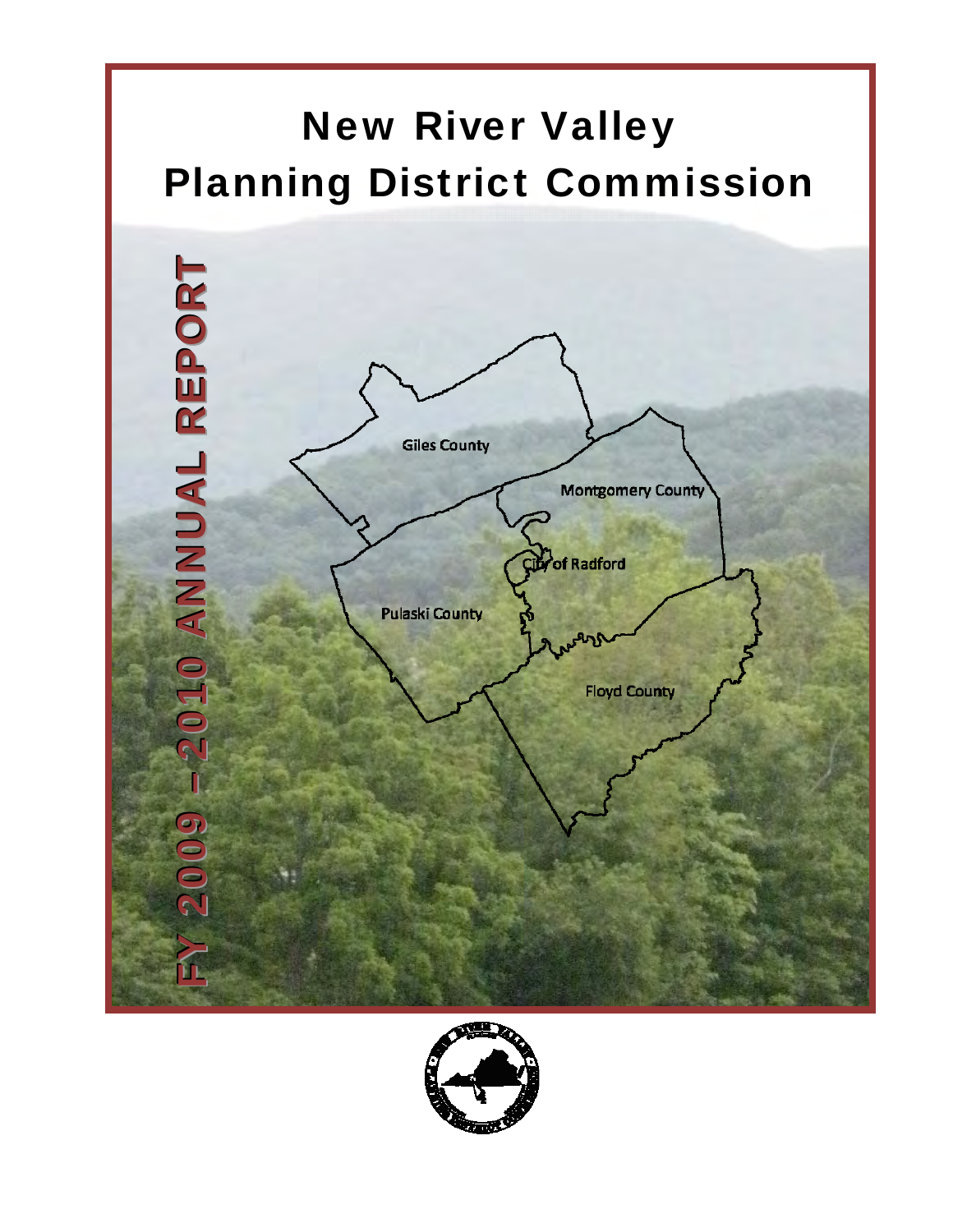## *Virginia's* **New River Valley**



## **New River Valley Planning District Commission**

6580 Valley Center Drive, Suite 124 Radford, VA 24141 Phone: 540.639.9313 FAX: 540.831.6093

> nrvpdc@nrvpdc.org www.nrvpdc.org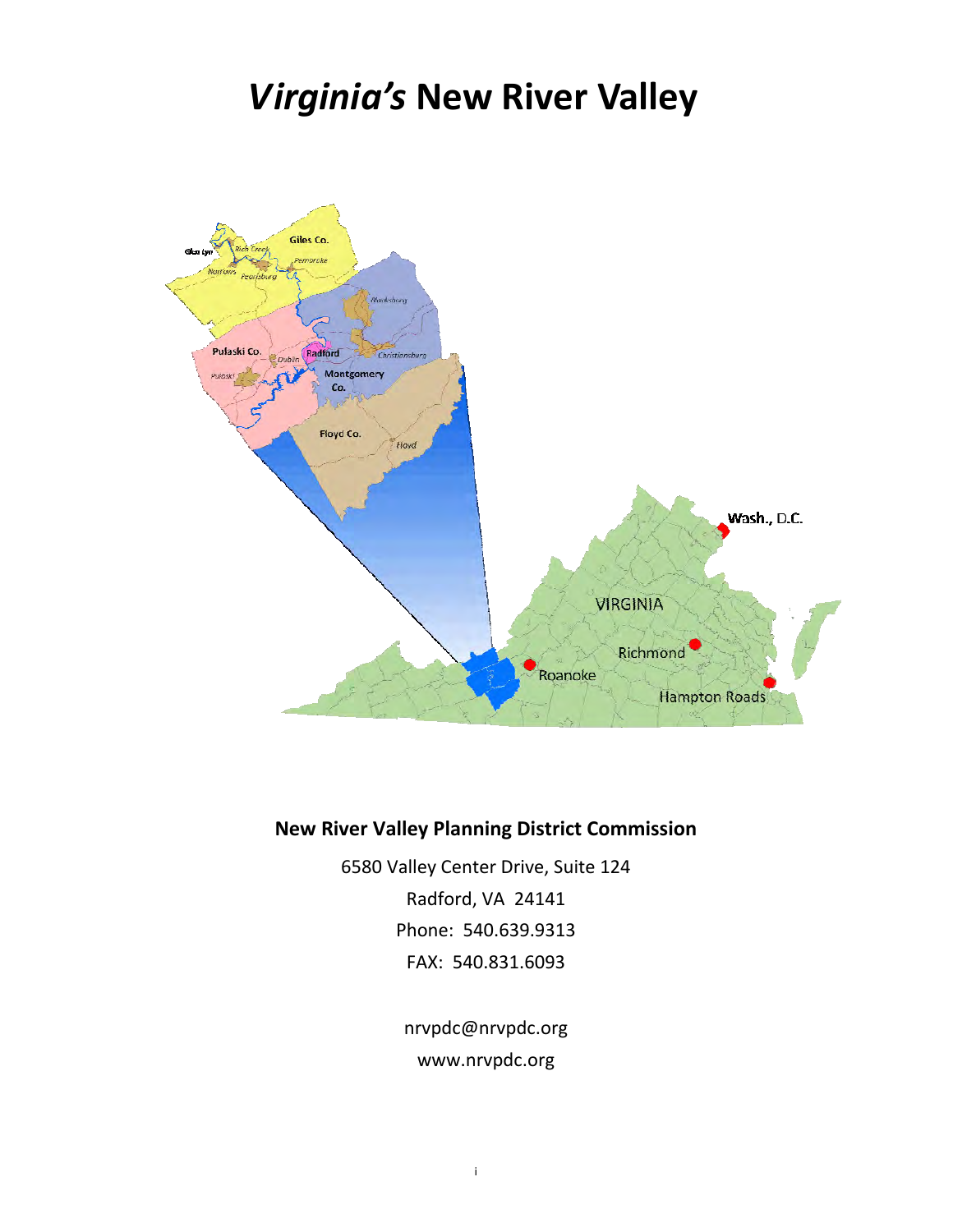#### TABLE OF CONTENTS  $\overline{\phantom{a}}$  , and the contract of  $\overline{\phantom{a}}$

| Executive Director's Report 1 |  |
|-------------------------------|--|
|                               |  |

|--|--|--|

| Emerging Regional Cooperative Efforts2  |  |
|-----------------------------------------|--|
| Virginia's First Regional Industrial    |  |
|                                         |  |
| Community First: Regional Partners in a |  |
|                                         |  |
| New River Valley HOME Consortium3       |  |
| Green Infrastructure Planning4          |  |
|                                         |  |
|                                         |  |

## **Economic Development**..............................5

| New River Valley Development |  |
|------------------------------|--|
|                              |  |
|                              |  |

## **Human Services**...........................................7

| Housing Partnership of the New River        |  |
|---------------------------------------------|--|
|                                             |  |
| <b>New River Valley Disability Services</b> |  |
|                                             |  |
| New River/Mount Rogers                      |  |
| Workforce Investment Board 7                |  |

## **Planning/Technical Assistance** ...................9

| Pulaski County Comprehensive Plan 9   |  |
|---------------------------------------|--|
| Floyd County Comprehensive Plan9      |  |
| Pearisburg Zoning Ordinance Update 9  |  |
| Local Emergency Planning Committee 10 |  |
| Rocky Knob Sustainable Tourism        |  |
| Centerpiece Project10                 |  |
| New River Valley Network Wireless     |  |
|                                       |  |

| Pulaski County CDBG 10                     |
|--------------------------------------------|
| Pulaski Adult Day Care and Fall Prevention |
|                                            |
| Pulaski County Water/Sewer                 |
|                                            |
|                                            |
| NRV Regional All Hazards Mitigation        |
|                                            |
| Mobility Management  13                    |
|                                            |
| SAFETEA-LU (T-21) Grant                    |
|                                            |
| New River Valley Bikeway-Walkway-          |
|                                            |
|                                            |
|                                            |
|                                            |
| Administrative Operations  17              |
| FY 2009-10 Commissioners 17                |
|                                            |
| Financial Operations  18                   |

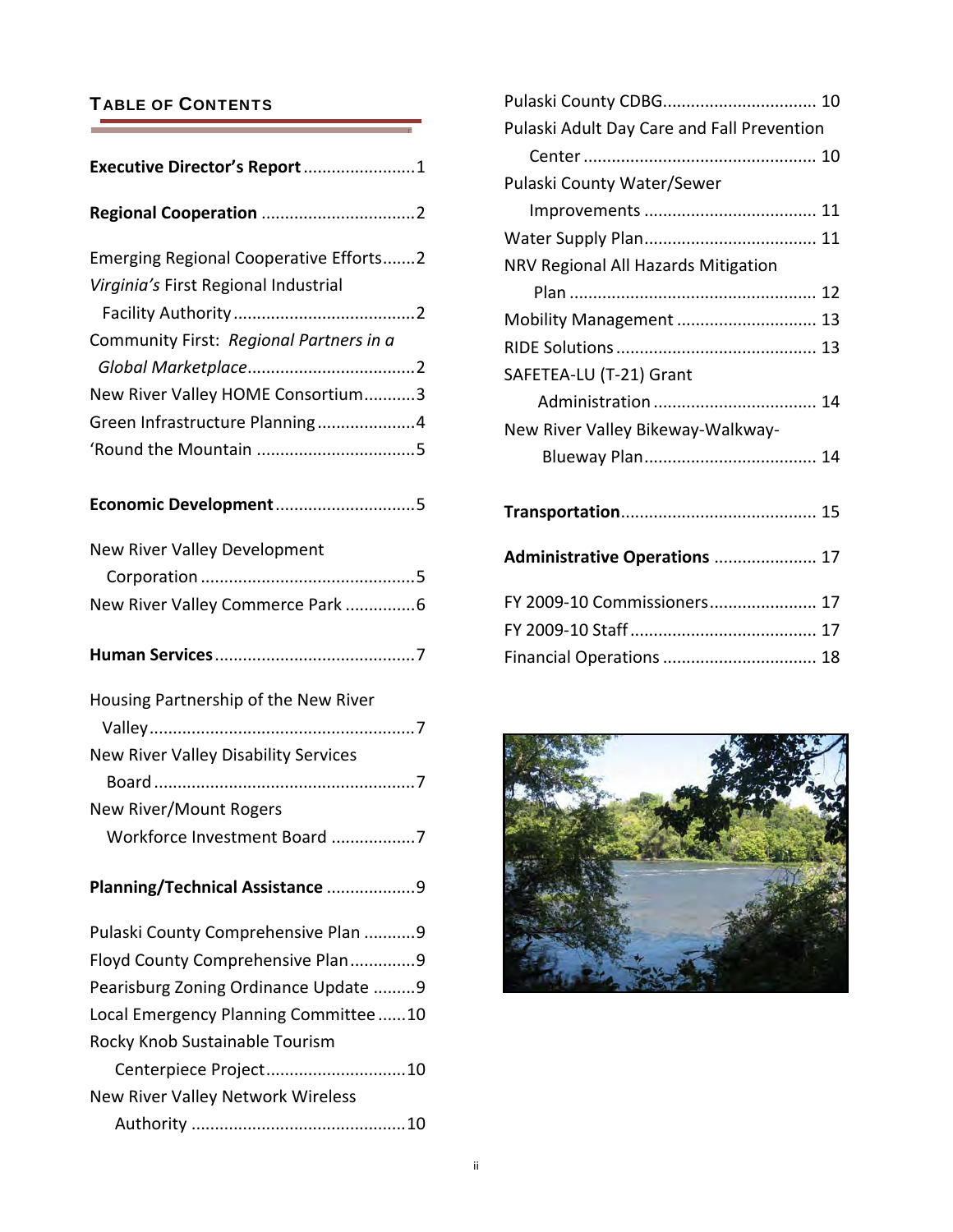## EXECUTIVE DIRECTOR'S REPORT

*Dear Board of Commissioners and Citizens of the New River Valley,*

Fiscal Year 2010 was a year of seeking new opportunities in the New River Valley. As budgets became more challenging due to the economic climate, opportunities to save money and different ways to ensure the region's prosperity were pursued. While the challenges of the economy were recognized in numerous instances, regionalism often prevailed to pursue the new opportunities. The following projects are shaping the regional agenda as the New River Valley celebrates over 40 years of regional cooperation.

In February, the height of annual budget preparation for localities, a meeting was called between all county administrators, city/town managers and regional agency directors to discuss ways of working together to save money. The meeting resulted in identifying a long list of ways to work together with action being taken on joint purchasing. An informal working group called the NRV Regional Partnership, comprised of the chief administrative officials, continues to identify ways of saving money and being creative in addressing community needs. Hopefully the work of the Partnership will result in easing budget concerns come February 2011.

Arguably, one lesson learned from the changing economy has been that diversification of the region's economy will help sustain us in lean times. One element of diversification gaining momentum in the region is tourism. For over two years tourism stakeholders including chambers of commerce, small businesses and local governments have discussed working together on a tourism project. The stakeholders identified a regional website as their top priority project. The website project is shaping up to be a clearinghouse of regional assets that

will promote outdoor recreation along with the natural and cultural assets of the region.

The Commonwealth of Virginia, along with Planning District Commissions and local governments are also supporting the establishment of tourism infrastructure through the development of The Crooked Road: Virginia's Heritage Music Trail and 'Round the Mountain: Southwest Virginia's Artisan Network. Numerous partners throughout Southwest Virginia are working to elevate the awareness of our natural and cultural assets both nationally and internationally. The focus of promoting these assets is to encourage rural economic development in new and unique ways, primarily by supporting and empowering existing residents along with creating a quality of life to attract businesses and entrepreneurs.

A key component to creating new rural economic opportunities is providing the necessary infrastructure to conduct business via broadband internet. Since 2003 the region has been actively planning a broadband network through the New River Valley Network Wireless Authority. In FY 2010 the Authority made an application for stimulus funding to run fiber from Wytheville to Christiansburg and into Pearisburg. The application was not selected in the first round; however, the Authority received significant guidance toward making a successful second‐round application in early FY 11. This infrastructure will help the private sector deliver more internet access in rural areas along with increasing the existing capacity.

While new economic sectors are blossoming, the region remains focused on traditional economic development through the extension of water and sewer service to the New River Valley Commerce Park. Pulaski County Public Service Authority and the City of Radford have worked diligently to provide water service from the City to the Commerce Park and the eastern part of Pulaski County. This joint project exemplifies regionalism. The City has excess water capacity and the Pulaski County PSA has a demand for water at the Commerce Park, along with a growing population in the eastern part of the County, so a partnership was developed and a regional project is moving closer to completion because of the cooperation.

While the economy continues to change and have an impact on businesses and governments within the region, new opportunities are being pursued across the New River Valley. Throughout my first year as Director of the Commission I have been truly inspired by the ability and willingness the region possesses to work together. A week does not go by without someone asking me, or other commission staff, how they might accomplish their goals in working with another partner. As we embark on another year we will endeavor to provide the necessary planning, coordination, and cooperation to make the New River Valley the most competitive and desirable region possible.

The following report describes many more projects the Commission worked on during the FY 09‐10 year.

*Sincerely,*

Kevin R. Byrd, AICP Executive Director

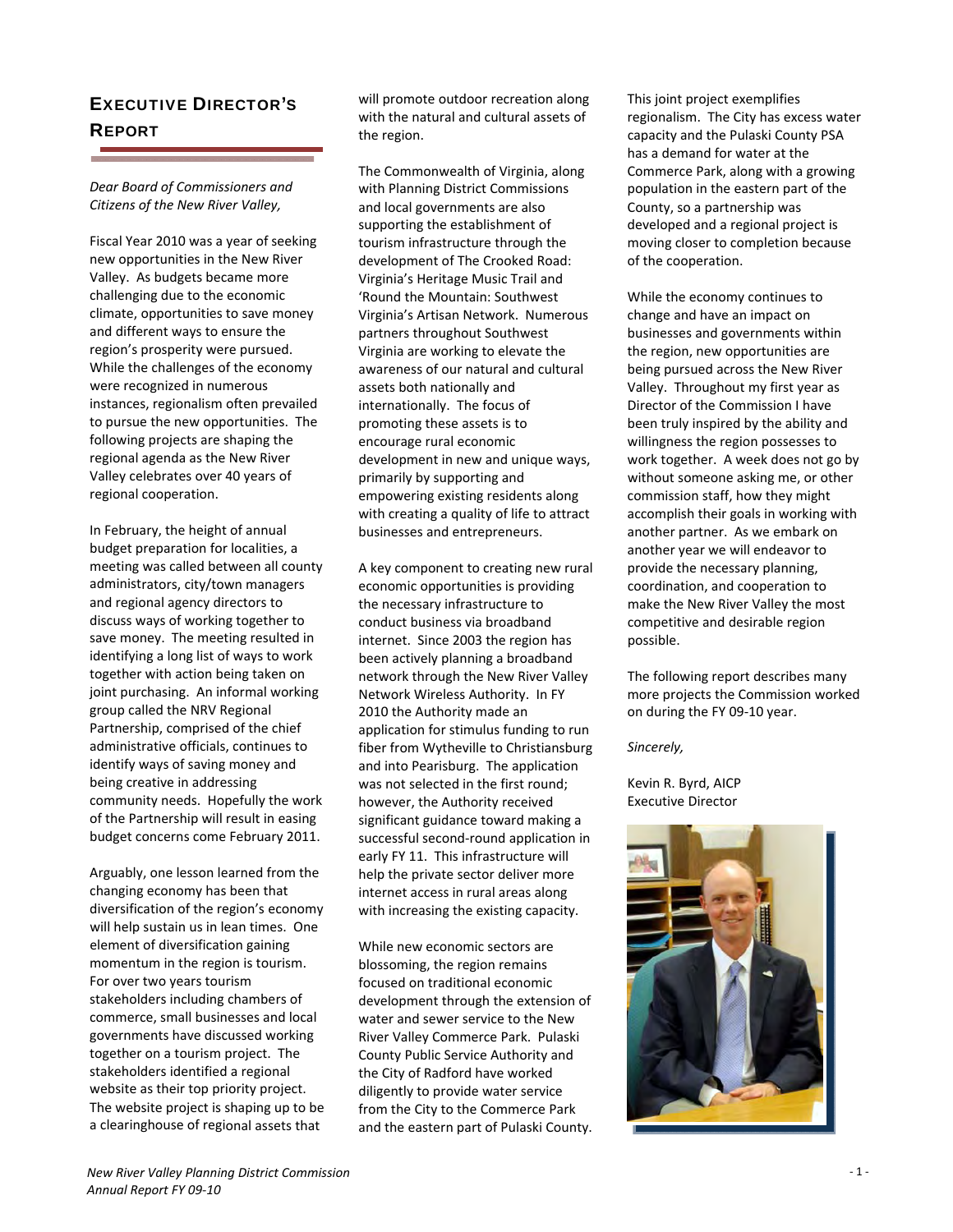#### REGIONAL COOPERATION

#### **Emerging Regional Cooperative Efforts**

Coordination and cooperation continue to be desirable approaches to accomplishing goals. This year localities in the region made strides in regional projects that include tourism, water source sharing, broadband infrastructure and joint purchasing. Each of these projects experienced a success story this year and will be building programs in the next year to ensure continued success toward implementation.

Significant potential exists in several areas where localities have expressed interests in working together, such as developing a regional energy plan along with food systems planning and sustainable community planning. Work continues to identify funding sources to develop these programs and partnerships.

Water source sharing continues to be a key issue in regional dialogue, notably between Pulaski and Radford, in support of joint needs at the Commerce Park and also assuring that VDOT designs into the Rt. 114 bridge replacement the ability to carry utilities between Pulaski and Montgomery counties.

#### *Virginia's* **First Regional Industrial Facility Authority**

*Virginia's* First Regional Industrial Facility Authority's first project was the creation of the New

River Valley Commerce Park. The work of the Commerce Park Participation Committee is reviewed in another section of this report. During FY10, the Authority has been working with regional partners to further develop efforts with the nanotechnology industry cluster development including identifying private sector partners and potential funding. The Authority continues to seek quality economic development opportunities which create local benefits through joint projects.



The *Vision 2020* regional strategic plan, *Community First*: Harnessing Change and Building Connections (2003), was updated in 2009. **Community First:** *Regional Partners in a Global Marketplace* is the 2009 update to the New River Valley's Vision 2020 Strategic Plan. Recognizing the value of working together, to accomplish long‐ and short‐term goals, and the need to share resources across political lines, the area's citizens built a plan highlighting "regional" goals, objectives, projects and programs in this newest update.

The vision areas from the 2003 update were modified to **People, Business/Industry and Employment, Natural and Cultural Resources,** and

**Infrastructure.** Several regional initiatives in the areas of telecommunications, regional housing assessment, and cooperative regional governmental forums have begun under the impetus of this vision. Greater connections between and among governments, non‐profits, and grassroots community groups can also be attributed to efforts under the regional *Community First* umbrella.

#### **Regional Planning Forum**

The Commission supports communication and training between local government planning departments by coordinating a Regional Planning Forum. The Regional Planning Forum meets bi‐monthly at a rotating host community to discuss the latest issues concerning planning in the region. The Planning Forum has made it their goal to provide at least one training session annually open to all local government Planning Commission members in the region. The Commission hosted the third training session on April 28th of this year.

The session was an overview of Residential Alternative Energy and Applications. Members of the community personally involved with residential alternative energy and local business involved with construction of facilities, gave overviews of residential wind and solar facilities from the perspective of an applicant. The session was well attended with close to 60 Planning Commissioners from the area.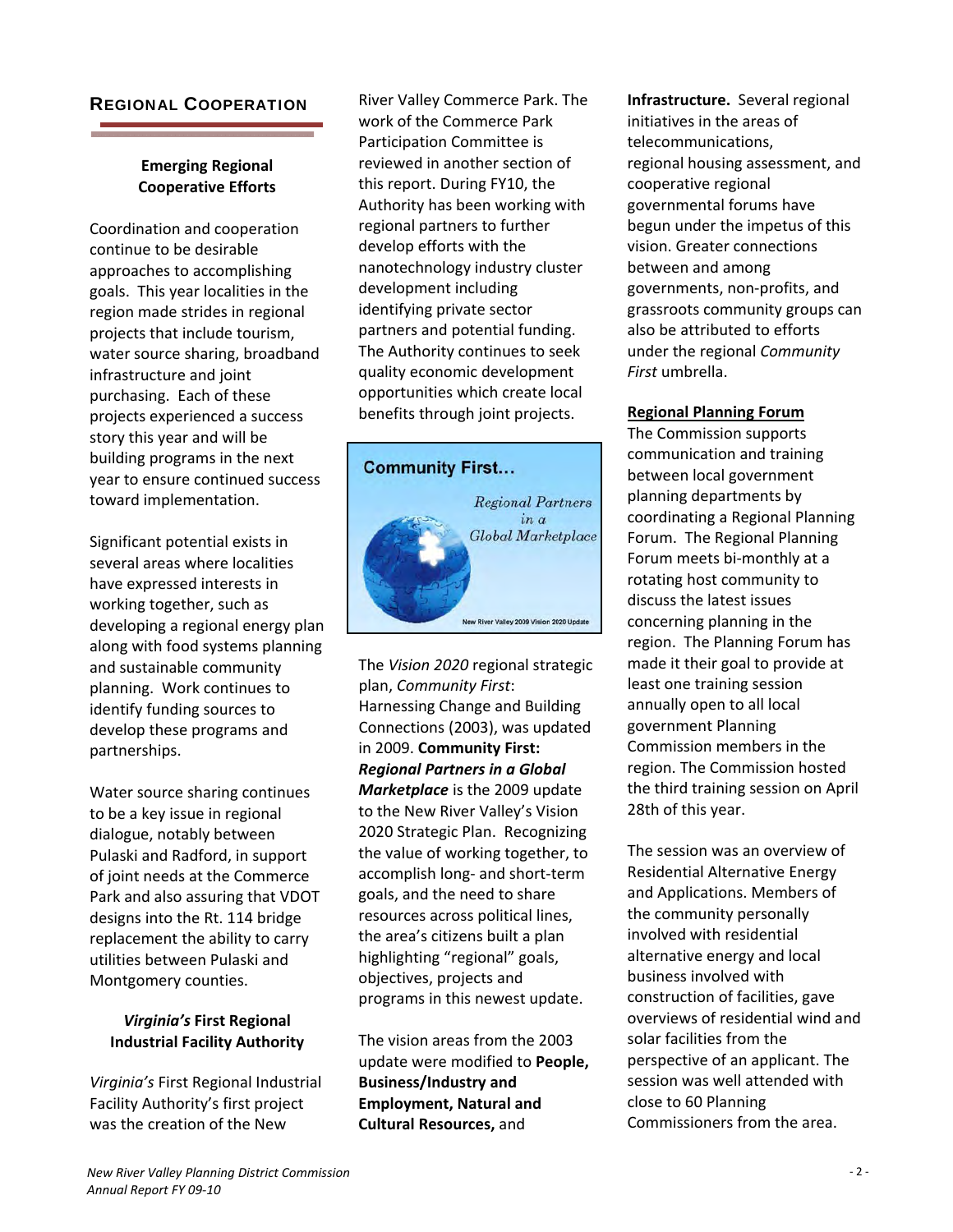Plans are underway to hold another training session in April of 2011.

#### **Regional Partnership**

The New River Valley Regional Partnership is a collaborative effort between all 15 local governments in the region and several regional agencies that serve the New River Valley. The purpose of the Partnership is to maximize resources by working together. The Partnership began meeting in February 2010 and is currently focusing on joint purchasing opportunities among several other topic areas. The NRVPDC website contains a page dedicated to the Partnership and serves as a place to access resources on surplus items and future equipment purchases.

#### **NRV Tourism Website**

For nearly two years a group of tourism stakeholders comprised of local governments, chambers of commerce, and tourism businesses in the New River Valley have been meeting and discussing projects to accomplish together. A joint website was identified as their top priority. In October the group asked the PDC to assist in preparing a grant application to the Virginia Tourism Commission for Marketing Leverage Funds. The project was funded and since the first of the year they have embarked on designing a site to market the collective tourism assets of the region. The focus of the site will be on outdoor recreation and cultural heritage. The first phase of the site is anticipated to be complete in October with final completion scheduled for February 2011.

#### **New River Valley HOME Consortium**

June 30, 2010 marked the end of the New River Valley HOME Consortium's third year of funding. The HOME Program, established in 1990 by the Department of Housing and Urban Development (HUD), is the largest federal block grant to state and local governments designed exclusively to create affordable housing for low to moderate‐income households. Funds are eligible for activities such as homeowner rehabilitation, new construction of single family or multi‐family homes, acquisition of property, and demolition of substandard housing as well as architectural fees, feasibility studies, homebuyer's counseling, and other finance‐related costs. The HOME funds require a 25% non‐ federal match by the Consortium, a way of ensuring commitment from the localities.

Over the past year, the NRV HOME Consortium completed the following activities:

- The Consortium was able to leverage \$1.4 million from DHCD's Community Development Block Grant program by committing \$358,000 in HOME funds to the Dora Highway Neighborhood Revitalization Project (Town of Pulaski).
- The Consortium was able to leverage \$1.0 million from DHCD's Community Development Block Grant program by committing \$294,000 in HOME funds to the Baskerville Neighborhood Rehabilitation Project (Pulaski

County).

- The loan was closed on two single family rehabilitations in Pulaski County.
- Ten new infill homes were constructed and sold to low‐ income households on Cedar Hill Drive in the Town of Blacksburg.
- Construction began on the rehabilitation of Old Farm Village, a subsidized apartment complex in Montgomery County.

The HOME Consortium Board meets quarterly.



Before: Vacant commercial building and site of rental project in the City of Radford.



After: One of eight one‐bedroom units.



New construction single‐family home in the Town of Blacksburg, built by Community Housing Partners.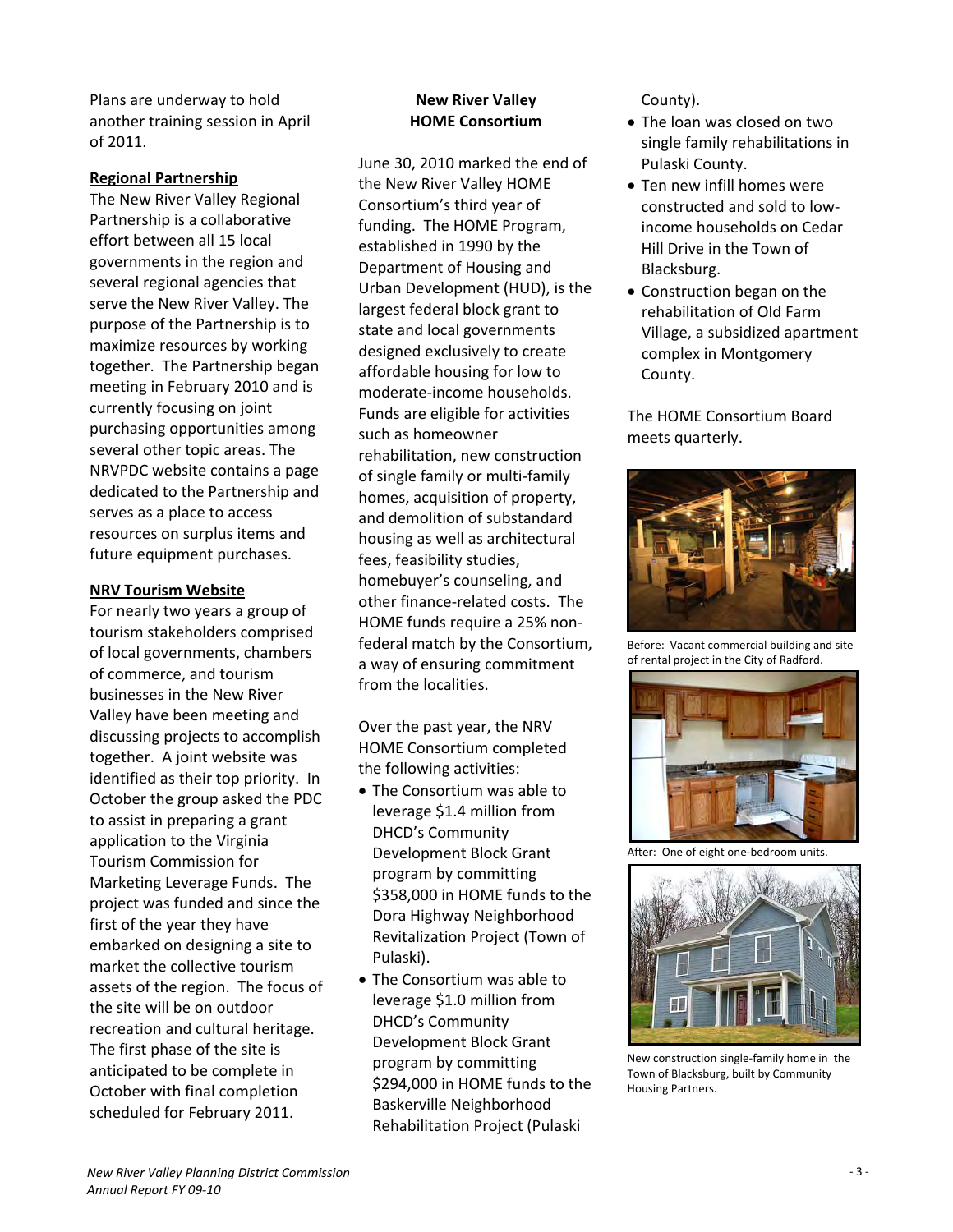#### **Green Infrastructure Planning**

The Green Infrastructure Initiative in the New River Valley has focused this year on completing asset mapping to identify important natural areas in the region. For approximately 18 months, the NRVPDC and the Green Infrastructure steering committee worked with the Conservation Management Institute (CMI) from Virginia Tech to identify appropriate datasets and methods to use to map the region's natural resources. The group utilized methods recommended by the Green Infrastructure Center, Inc. of Charlottesville that purposely did not assign values to land, but rather inventoried the current assets of the region.

Utilizing these methods, CMI and the NRVPDC produced a set of nine maps that illustrate six themes of green infrastructure in the region. These themes are

based on goals developed by the steering committee that focus on different aspects of natural and cultural assets that make the New River Valley unique. The six goals include: Water Resources, Forest and Farming Lands, Natural Hazard Areas, Habitat and Ecosystem Diversity, Recreation and Health, and Cultural Heritage.

Figure 1 illustrates the base map that includes all the ecologically significant areas in the NRV. These lands were identified during a Department of Conservation and Recreation study in 2005 that classified natural lands based on their importance and significance as open spaces. The steering committee chose to use this dataset and modify it to reflect regionally significant lands due to the objective manner in which DCR identified and classified lands.

Figure 2 illustrates how one of the themes is depicted in conjunction with the base map by illustrating how large agricultural parcels can complement the large forested areas identified in the base map. These are additional areas to target for conservation through future land use decisions and other efforts to keep these working lands as working lands.

To accompany the mapping products, NRVPDC staff

developed a new project website (available at: www.nrvpdc.org/ GreenInfrastructure/ greeninfrastructure.html). This website replaces an outdated project website to be more informative and visually appealing for visitors. The purpose of this website is to function as a resource for interested individuals and communities to learn more about the region's natural and cultural assets and what can be done in various communities to conserve these resources. The website also provides an informative and professional portal that is widely available to communities outside the region that can learn from the NRV's experiences utilizing green infrastructure planning.



Figure 1. Base Map **Figure 2. Base Map + Agricultural Soils** Figure 2. Base Map + Agricultural Soils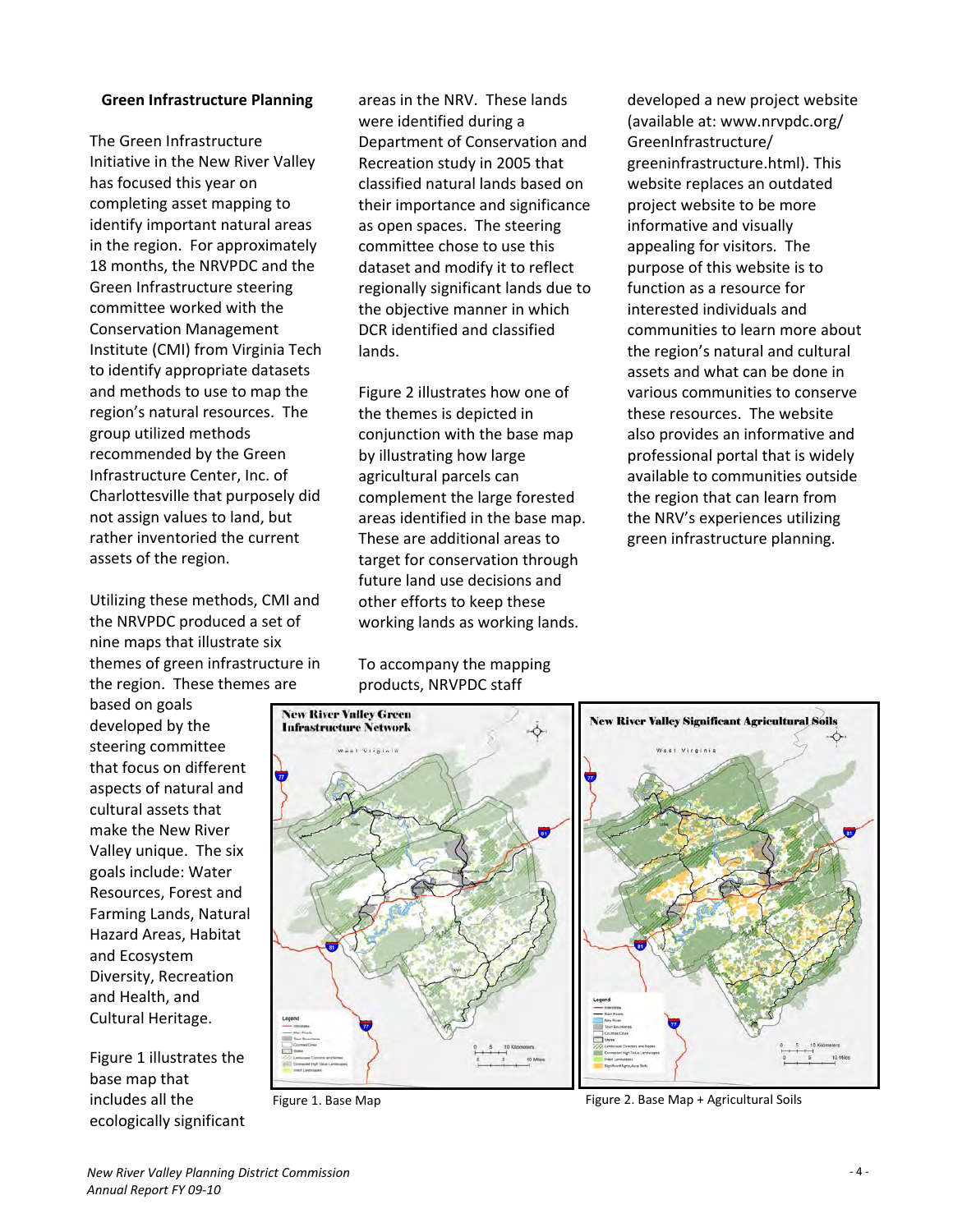

'Round the Mountain, Southwest Virginia's Artisan Network, is a non‐profit organization working to foster economic development in Southwest Virginia by focusing on the craft and culture of the region. Through this work 'Round the Mountain is developing the reputation of Southwest Virginia as an important region for the handmade and homegrown, one that will be known and respected far and wide, a place recognized for its natural beauty, its quality of life and its arts and crafts. 'Round the Mountain represents 19 counties and 4 cities, with the New River Valley serving as its northernmost boundary. This year 'Round the Mountain celebrated a major milestone in obtaining the organization's 500<sup>th</sup> member. The organization is also celebrating the establishment of several trail brochures in New River Valley counties. The trail brochures are maps that highlight the work of 'Round the Mountain members and encourage people to visit artisan studios, craft venues, farms, restaurants, lodging and other points of interest. Floyd County and Montgomery County completed their trail brochures this year with Pulaski County and City of Radford working together on a brochure due out in fall 2010 and Giles County is scheduled for production in fall/winter of 2010. NRVPDC staff serves on the Board of Directors for 'Round the Mountain along with the Trail

Development Committee and the Development Committee.

#### ECONOMIC DEVELOPMENT

#### **New River Valley Development Corporation**

The Development Corporation is chartered as an economic development organization and continues to seek opportunities to be a force in developing economic initiatives throughout the NRV.

The Corporation's staff remained active in economic development activities during the year.

The Development Corporation disseminated business information, produced printed promotional materials, helped build resources and networks, and assisted with financial packages for small businesses and entrepreneurs.

Additionally, the program has provided support to downtown businesses, localities, non‐profit organizations, individuals and entrepreneurs located within the New River Valley as well as the New River Valley Competitiveness Center Business Incubator tenants, keeping in line with the Corporation's mission.

#### **Incubator Services**

The Corporation has continued its work in developing a management and training incubator network among the incubator facilities in the New River Valley. The following

report presents highlights of the past year.

#### **New River Valley Competitiveness Center**

The New River Valley Competitiveness Center, a small business incubator, completed its tenth year of operation. Since the beginning of the Center in April 1999, 49 new businesses have been assisted with the creation of over 350 new jobs. Twenty‐two tenants, including seven regional agencies, currently occupy the incubator; it is now at 78% occupancy. By the end of June 2010, the Center, through a partnership with the County of Pulaski, provided business technical assistance to several additional clients not located in the Center.

In November 2009, the County of Pulaski assumed management of the incubator in an effort to make the operations more efficient and less costly. The County has partnered with Beans & Rice, Inc. (a local community development and educational non‐profit with a goal of increasing the education and marketability of the local workforce) to begin providing small business classes, such as the CoreFour and FastTrak seminars to tenants and prospective small businesses. To date, these classes have been provided around the region. Beginning in September, 2010, they will be a focus of the Competitiveness Center to encourage existing and prospective tenants to take full advantage of their offerings. The Micro Solutions Program sponsored by a coalition of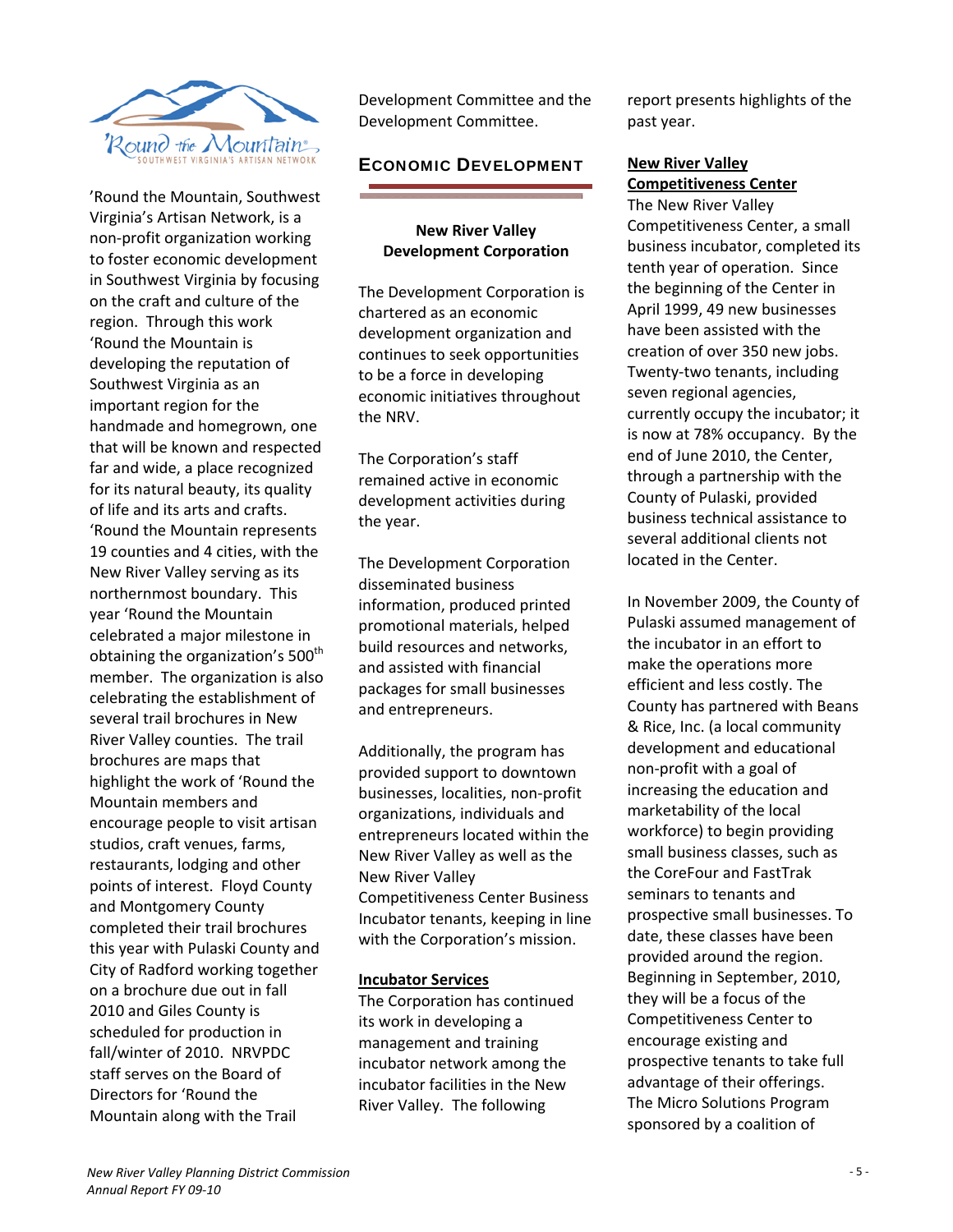entities, including the Development Corporation, allows the Center to help clients connect to area business technical assistance programs to further grow their business, by providing services that include lending, training, technical assistance and mentoring to current and aspiring entrepreneurs.

The Competitiveness Center will continue to offer an in‐house revolving loan fund for business expansion to several incubator tenants through the Development Corporation in addition to other local revolving funds offered throughout the region. The overall strategy of the fund is to use a public/private partnership to finance viable projects that typically would not otherwise meet conventional lending standards. In the end, it comes down to helping clients get what they need to grow their business.

The following new tenants expanded their business within the Competitiveness Center in fiscal year 2010.

- **Communicate Consulting** a marketing consultant for small businesses and non‐profits with a focus on marketing strategies, graphic design and public relations/event planning.
- **Evergreen Insulation** a small construction firm focused solely on improvement of energy efficiency in new home construction and existing home renovations.
- **MACO Tools** a precision machining and fabrication

company focused on providing needed services to local industries around the NRV region.

- **Clay Computer Services** technology consultant providing computer‐related assistance to individuals and small businesses around the NRV region.
- **INTER Materials** a company with two major SBIR Phase II Research & Development programs focusing on (1) thermoplastic matrix ballistic helmets and (2) development of a scratch and abrasion resistant coating for polymer windscreens primarily for helicopters.
- **BAE Systems** a defense, security and aerospace company that provides services for air, land, and naval forces in addition to advanced electronics, security, and information technology solutions.

#### **Special Programs and Marketing**

**BREW**: The New River Valley Development Corporation continued to partner with the Entrepreneur Coalition to provide free start‐up Business Resource Entrepreneur Workshops (BREW) to Pulaski County entrepreneurs and businesses. BREW workshop classes were open to the public and were taught by New River Valley business professionals. These sessions were designed to give the beginner entrepreneur an opportunity to get vital information on how to get a business started.

**Competitiveness Center Works With External Clients:** Business incubation programs catalyze the process of starting and growing companies by providing entrepreneurs with the expertise, networks and tools they need to make their ventures successful. The Center focuses on start‐up needs by providing assistance in preparing a formal business plan, building networks, locating tools to market a business, and aid in generating an infusion of cash to get their businesses off on the right foot. This is why it is important for Small Business Incubators to team up with local Small Business Development Centers (SBDC's), private economic development partnerships, and officials from towns and counties to create a local environment that stimulates balanced economic growth through job creation and business assistance.

The Competitiveness Center continues to partner with networks to nurture start‐up firms who wish to retain and foster the growth of existing businesses, attract new businesses, and bring career opportunities to local residents by providing training courses and create a way to increase local entrepreneurs' chance of securing capital through private and federal programs.

#### **New River Valley Commerce Park**

The Commerce Park is a joint economic development site that would not otherwise be affordable by individual local governments. The park was originally envisioned as a premiere location for technology‐ based manufacturing which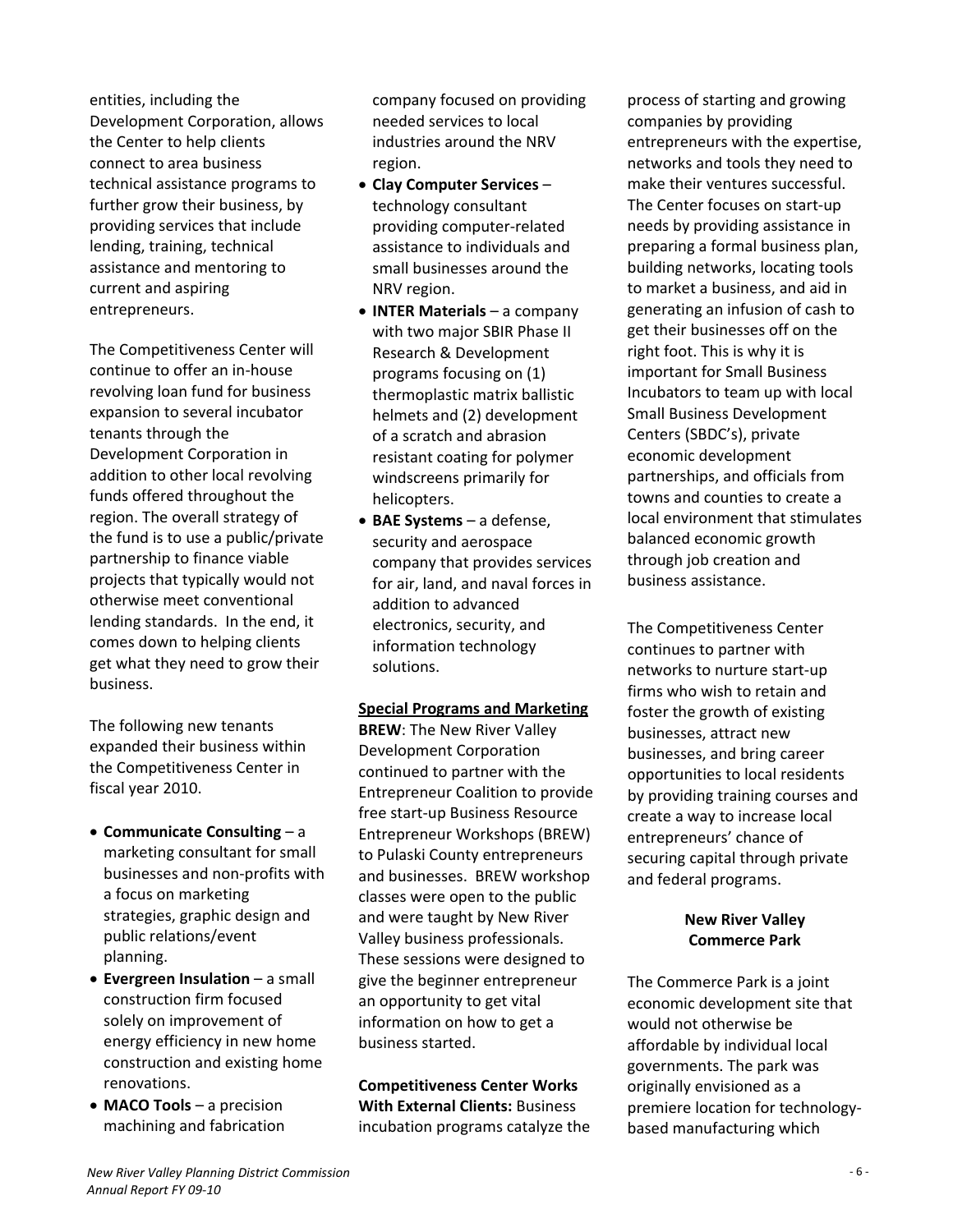required space, high investments in machinery and the tools of production, quality water supplies, and the potential for access to international travel and shipping. Changing market conditions have led the Commerce Park owners to reevaluate how the site is marketed to prospects. Those efforts have been ongoing this year.

The Commerce Park includes over 900 acres, is immediately adjacent to the New River Valley International Airport where US Customs is providing Port of Entry Services, and is in a suitable location with low potential for natural disaster interruption of business.

The localities who jointly invested in the future include the Counties of Bland, Craig, Giles, Montgomery, Pulaski, and Roanoke, the Cities of Radford and Roanoke, and the Towns of Dublin, Pearisburg, and Pulaski. The eleven member Participation Committee has elected Chris McKlarney, Giles County representative, as its Chairman; Basil Edwards, City of Radford representative, as Vice Chairman; and Shawn Utt, Pulaski County representative as Secretary/Treasurer.

During FY 09‐10, the Participation Committee has provided as‐ needed assistance to the Pulaski County Public Service Authority for the water and sewer capacity expansion project.

#### HUMAN SERVICES

#### **Housing Partnership of the New River Valley**

The Housing Partnership is comprised of housing and service providers in the New River Valley which meets monthly to discuss issues that affect low‐to‐ moderate income households. These meetings allow members to share relevant projects within their agencies, discuss methods of collaboration or coordination, and share funding opportunities available for homelessness or homelessness prevention.

## **New River Valley Disability Services Board**

This past fiscal year the DSB worked to update its goals and missions as an organization. The Board, independent from the state's Department of Rehabilitative Services after a 2008 budget cut, has decided to pursue more educational and advocational roles within the region. The group's intent is to strengthen its method of assessing the needs of disabled populations and focusing on the greatest needs to provide education, awareness, and collaborate with existing agencies and organizations in the region.

This year, the DSB also provided input and feedback on the Hazard Mitigation Plan, currently being updated by the Planning District Commission.

#### **New River/Mount Rogers Workforce Investment Board**

The following is a summary of PY'09.

#### **Special Projects**

Utilizing Incentive funds, the New River/Mount Rogers WIB partnered with various organizations to support the following special projects.

- In partnership with local Adult Education providers promoted GED and Lifelong Learning Week (October 19‐23, 2009) in Area 2.
- In partnership with People Inc. of Virginia and Virginia Highlands Community College, funded a Career Exploration Camp for WIA Youth. This camp offered exposure to various career occupations throughout a weeklong camp. Sixty (60) WIA Youth from the counties of Washington, Smyth, Wythe and Bland as well as Bristol City explored several different occupations. The camp had guest speakers and various activities designed to expose the youth to as many career occupations as possible.
- In partnership with local youth service providers, supported several youth forums to identify areas of need for our youth and to develop a service plan to meet identified needs.

#### **Job Fairs PY 09**

NRV Job Fair Expo – Spring

March 25, 2010 held at New River Community College. Over 50 employers were represented and an estimated 325 job seekers were served.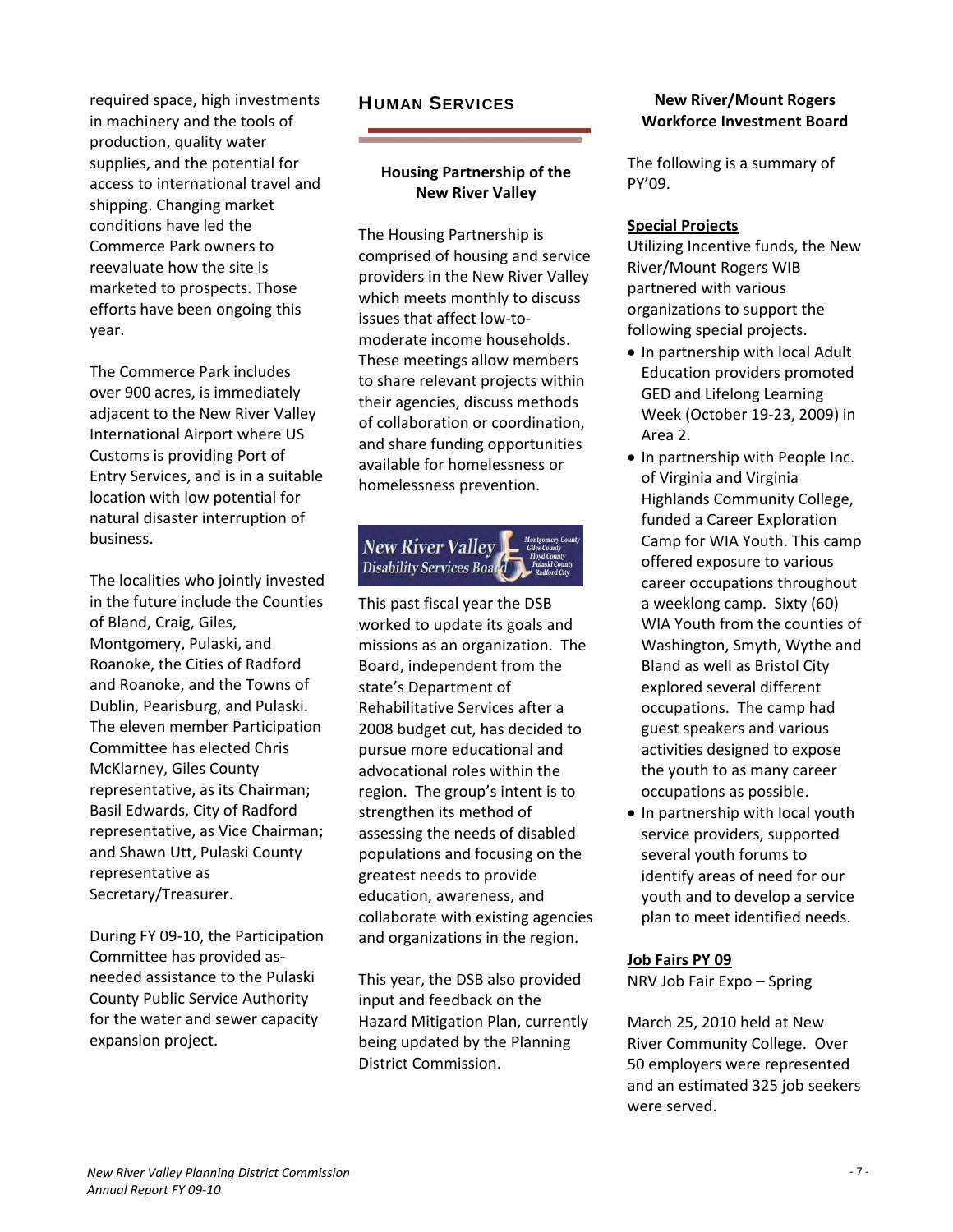Partners: DRS, Partners for Self Sufficiency (the 5 NRV DSS offices), NRCC, NRCC Workforce Development, NR/MR WIB, and VEC.

#### **Regional Collaboration**

The New River/Mount Rogers Workforce Investment Board, through its partnership with surrounding Workforce Investment Areas or through a statewide collaborative effort, has received funding for participation in the following grant initiatives.

**Green Grant Initiative:** Western Virginia CREATES (Construction, Retrofitting, and Energy‐ Efficiency Assessment Training and Employment Systems) is a regional partnership that was funded through the American Recovery and Reinvestment Act (ARRA) with a U.S. Department of Labor *"Energy Training Partnership"* grant (award total \$3.8 million) to teach workers the skills required in emerging energy efficiency and renewable energy industries and to connect those workers with employers needing to move their businesses forward in the green economy. This collaborative partnership includes Community Housing Partners, Virginia Tech, NewVA Corridor Technology Council, New River Community College, Wytheville Community College, Virginia Western Community College, New River/Mount Rogers Workforce Investment Board and Virginia Western Workforce Development Board and covers 21 jurisdictions in Southwest Virginia (the counties of Bland, Carroll, Floyd, Giles, Grayson, Montgomery, Pulaski,

Smyth, Washington, Wythe, Alleghany, Botetourt, Craig, Roanoke, and Franklin and the cities of Bristol, Galax, Radford, Salem, Roanoke, and Covington). Community Housing Partners is the grant recipient and acts as fiscal agent. Currently the two WIBs are in the process of outreach and taking applications from the unemployed, under‐ employed and small business owners for program participants (and assessments are being done to determine eligibility), equipment is being purchased by the community colleges, new curriculum is being developed between VT and the three community colleges and outreach to employers is ongoing by all partners. The grant runs January 15, 2010 through January 14, 2012.

**Western Virginia HITE Grant:** Western Virginia HITE (Health Information Technology Education) initiative is a regional partnership that was funded through a U.S. Department of Labor *"Community‐Based Jobs Training"* grant (award total \$4.7 million) to provide training opportunities for medical records specialist/health information technicians, medical assistants, pharmacy technicians, licensed practical nursing (LPN) and registered nursing (RN) occupations. The HITE initiative will provide training to incumbent workers, unemployed and underemployed in electronic medical records management through the five community colleges. This collaborative partnership includes Mountain Empire Community College, Southwest Virginia Community College, New River Community

College, Virginia Western Community College, grant recipient & fiscal agent Virginia Highlands Community College, Southwest Virginia Workforce Board, New River/Mount Rogers Workforce Investment Board, Western Virginia Workforce Development Board, Virginia Tech, University of Virginia's College at Wise, Carilion Clinic, Montgomery Regional Hospital (HCA), Pulaski Community Hospital (HCA), Clinch Valley Medical Center (Lifepoint), Holston Medical Group, Buchanan General Hospital and select locations of Mountain States Health Alliance and covers 29 jurisdictions in Southwest Virginia (the counties of Buchanan, Dickson, Lee, Russell, Scott, Tazewell, Wise, Bland, Carroll, Floyd, Giles, Grayson, Montgomery, Pulaski, Smyth, Washington, Wythe, Alleghany, Botetourt, Craig, Roanoke, and Franklin and the cities of Norton, Bristol, Galax, Radford, Salem, Roanoke, and Covington). This grant was awarded July 1, 2010. The partners will be scheduling a meeting in the next month to set out the process for implementing this grant.

## **Statewide On the Job Training**

**Grant:** This statewide collaborative initiative will provide funding of \$1.5 million across the state to support on the job training for displaced workers who are experiencing prolonged unemployment. Participants will be given a chance to "earn and learn" which means they will develop applicable occupational skills while earning a paycheck. Employers participating in this on the job training project will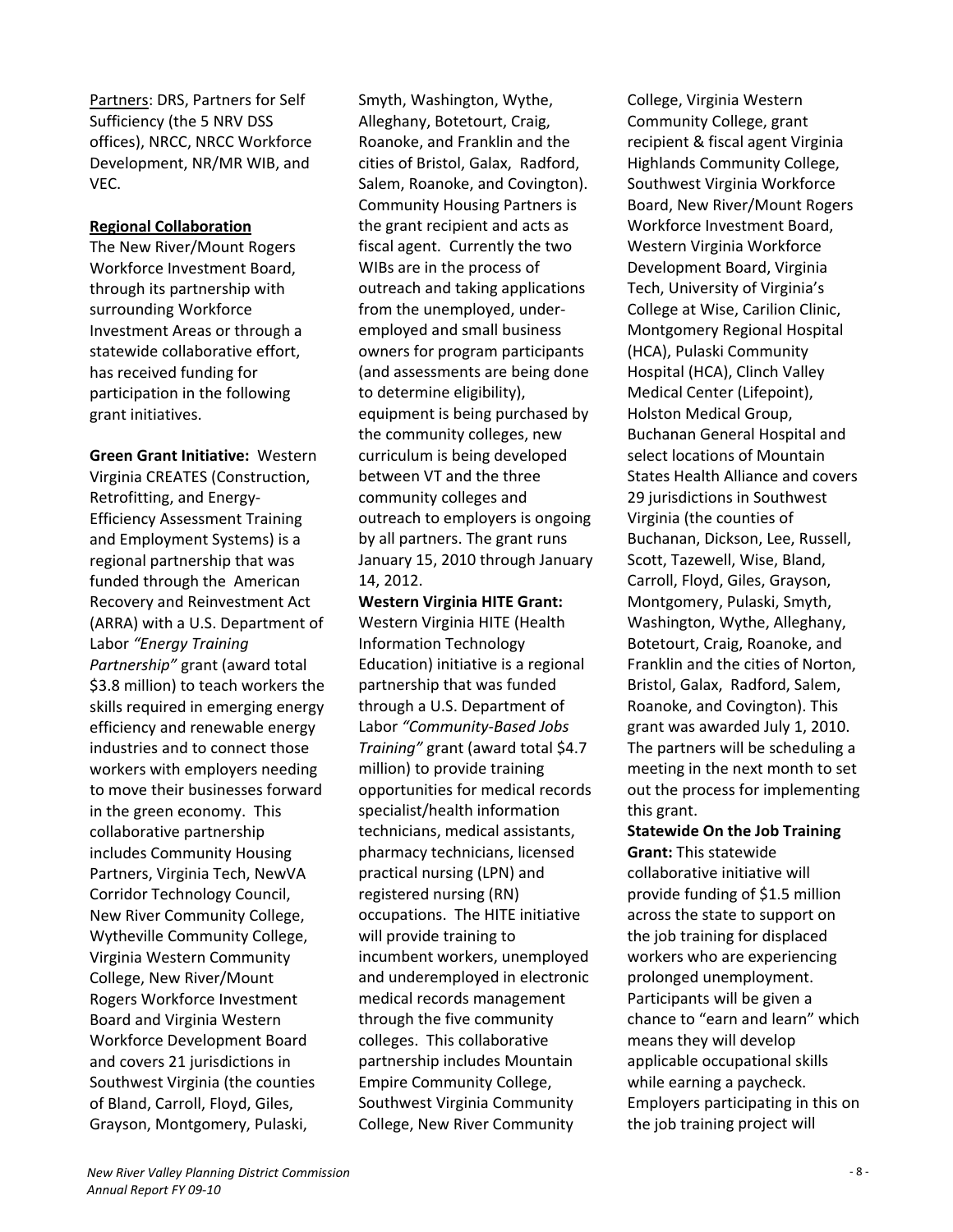receive partial reimbursement to offset the extraordinary cost of training workers. This project will help workers become proficient in needed skills more quickly, which will serve to encourage employers to hire workers sooner than perhaps initially planned, facilitating the private section hiring of well‐qualified individuals to contribute to their bottom line and spur economic recovery.

#### **American Recovery and Reinvestment Act**

The WIB received over \$2.2 million in ARRA funds beginning in May, 2009. During the summer of 2009, 386 youth were provided with summer employment and work readiness instruction. Seven hundred dislocated workers were served using ARRA funds as co‐ enrollments with the TRAA program. One hundred adults were served throughout Area 2. At the end of June, 2010, \$1.8 million of ARRA funds had been expended on services to eligible clients. It is projected that all ARRA funds will be exhausted by December 31, 2010.

#### **PY'09 Service Levels**

During the period July 1, 2009 to June 30, 2010, the Workforce Investment Board achieved the following service levels.

- Adult/Dislocated Workers Served – 688
- Funds Expended ‐ \$955,000
- Youth Customers Served 235
- Funds Expended ‐ \$ 500,000

## PLANNING/TECHNICAL **ASSISTANCE**

## **Pulaski County Comprehensive Plan**

The NRVPDC assisted Pulaski County in the update to their Comprehensive Plan. The County was divided into five planning areas, Northeast (Fairlawn, Belspring, Parrott), North (Back Creek, Little Walker Creek), South (Snowsville, Allisonia, Hiwassee), Draper (Draper, Peak Creek) and the Central Planning Area (Towns of Dublin and Pulaski).

During 2009‐2010, the PDC assisted Pulaski County with completion of the Central Planning Area and the Volume I Plan. The five planning areas constitute the second volume of the Comprehensive Plan. Volume I includes additional areas of focus including community facilities, housing, natural resources, and economy and demographics. These elements are used to highlight areas of the County for planning purposes. The Volume I Plan also includes the goals and objectives of the County. The goals and objectives are one of the most important pieces of the plan, showing accomplishments that have been achieved during the life of the plan.

#### **Floyd County Comprehensive Plan**

Floyd County began the process of updating their Comprehensive Plan in mid‐2009. The Plan was last updated in 2002 and will

include numerous updates related to mapping, demographics, and functional land uses. The challenges associated with growth management will be better handled via the updated plan as a result of the residential growth that has affected the County. Other issues highlighted for update include transportation (both roadways and trails) and goals and objectives.

To date numerous input sessions have been conducted with various stakeholders, citizens, and business owners in the County. Additionally, four community input sessions were held in various locations around the County allowing for additional comment.

### **Pearisburg Zoning Ordinance Update**

The Town, with the assistance of the NRVPDC, began an update to Land Use Regulations in 2008. These updates included a revised Subdivision Ordinance (completed in 2008) and Zoning Ordinance. Following the completion of the Subdivision Ordinance, the Town began the process of updating the Zoning Ordinance in 2009. A review of Zoning Districts, the Official Town Zoning Map, and permitted uses were discussed and were incorporated into the document.

In addition to a new document including recent Code of Virginia updates, a new zoning map was also created. This map, in addition to the Zoning Ordinance, allows the Town to implement Land Use changes that are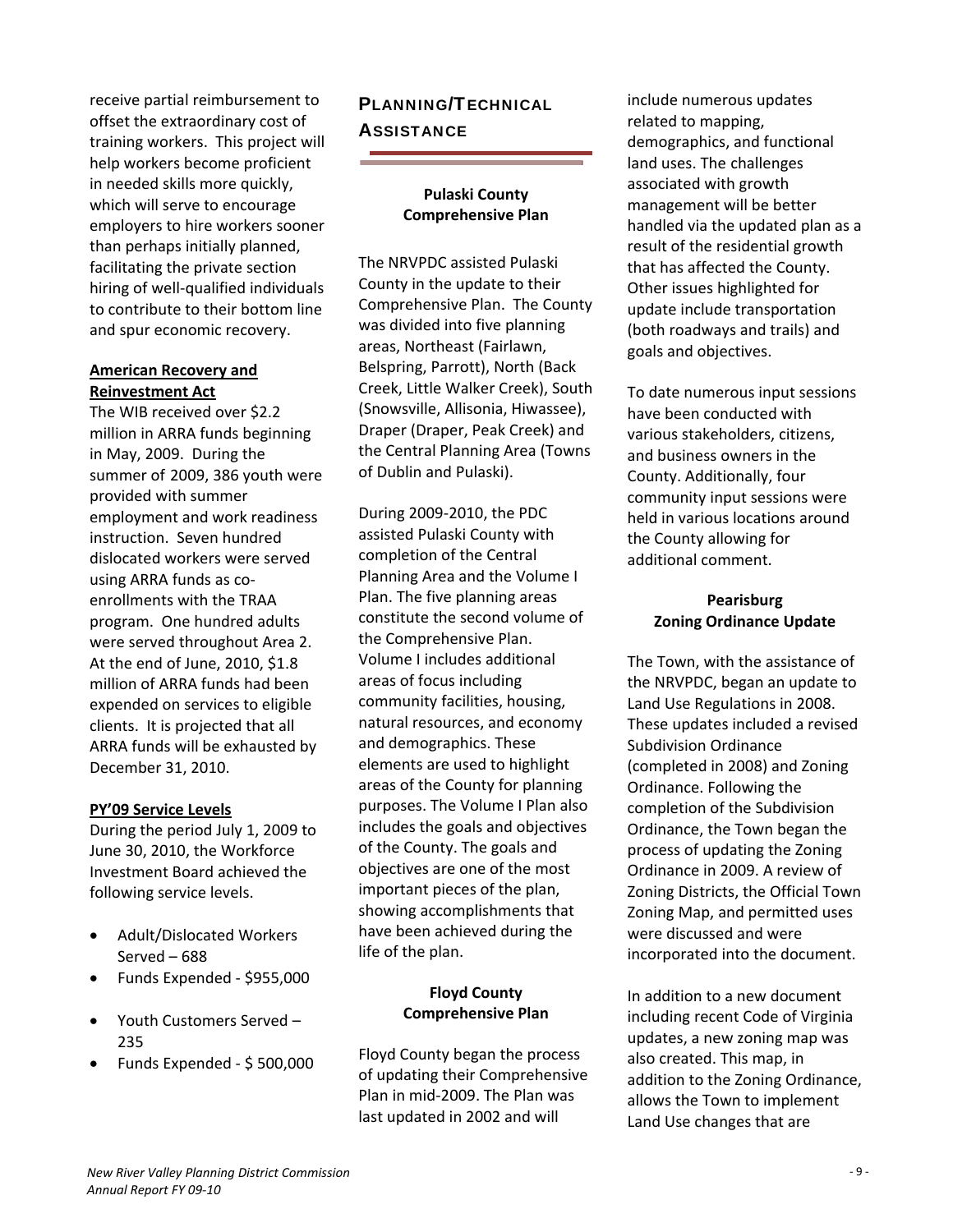consistent with the Pearisburg Comprehensive Plan.

#### **Local Emergency Planning Committee**

The NRVPDC serves as staff to the Montgomery/Blacksburg Local Emergency Planning Committee (LEPC) and participates in Pulaski County's LEPC. For the Montgomery County/Blacksburg LEPC, staff collected and disseminated the SARA Title III Tier II inventory reports for those businesses required to make hazardous material data available to the public. The LEPC continues to broaden its partnerships to include industries, citizens, and local emergency response staff. Recent efforts to this end include direct mailing invitations to potential participants and ensuring an educational speaker for each meeting.

#### **Rocky Knob Sustainable Tourism Centerpiece Project**

Rocky Knob is a planned visitor experience along the Blue Ridge Parkway between Floyd and Patrick Counties. The PDC is serving as grant administrators on behalf of the non‐profit, Blue Ridge Heritage, Inc. (BRH,Inc.), the recipients of a federal grant through SAFETEA‐LU funding. The PDC is also performing an environmental review prior to site acquisition. Currently BRH, Inc. is working diligently to develop their site programming focused on, "A Century of Change in Mountain Heritage." During the coming year, BRH, Inc. anticipates pursuing site

acquisition and physical site development.

#### **New River Valley Network Wireless Authority**

The Giles County Industrial Development Authority and Pulaski County joined together to incorporate the New River Valley Network Wireless Authority (NRVNWA) in April 2008. The goal of this Authority was to obtain funding to construct approximately 60 miles of broadband infrastructure to serve the most un‐served and under‐served communities in the New River Valley.

In August 2009, the NRVNWA applied for funding to construct this fiber network through the American Recovery and Reinvestment Act (ARRA) and the National Telecommunication and Information Administration (NTIA). This application succeeded in making it to the second round of review, but ultimately was not chosen for funding. In March 2010, Citizen's Telephone Cooperative of Floyd County with the support of the NRVNWA submitted an application to the second round of NTIA ARRA funding. Citizen's was the lead applicant on this \$12 million submission for the construction of 200+ miles of fiber, not only in the NRV, but in several adjacent counties. As of June 30, 2010, Citizen's and NRVNWA had completed all paperwork and were awaiting announcement of awards.

#### **Pulaski County CDBG**

Pulaski County has been awarded a \$1,000,000 Housing Rehabilitation Community Development Block Grant under the Department of Housing and Community Development (DHCD). The award is for the Baskerville neighborhood outside of Dublin and will include housing rehabilitation, demolition of blighted structures, and street and water line improvements. In total, 12 homes will be rehabilitated and six homes will be torn down and rebuilt.

Pulaski will be working with the PDC to administer this grant, scheduled to be completed by the end of 2012.



#### **Pulaski Adult Day Care and Fall Prevention Center**

The PDC is assisting Pulaski County in applying for a Community Development Block Grant (CDBG) Planning Grant for a proposed adult day care facility in the County. Currently, the project is assembling a management team and surveying beneficiaries who may be interested in this service. If funded, the County could request up to \$700,000 for this project.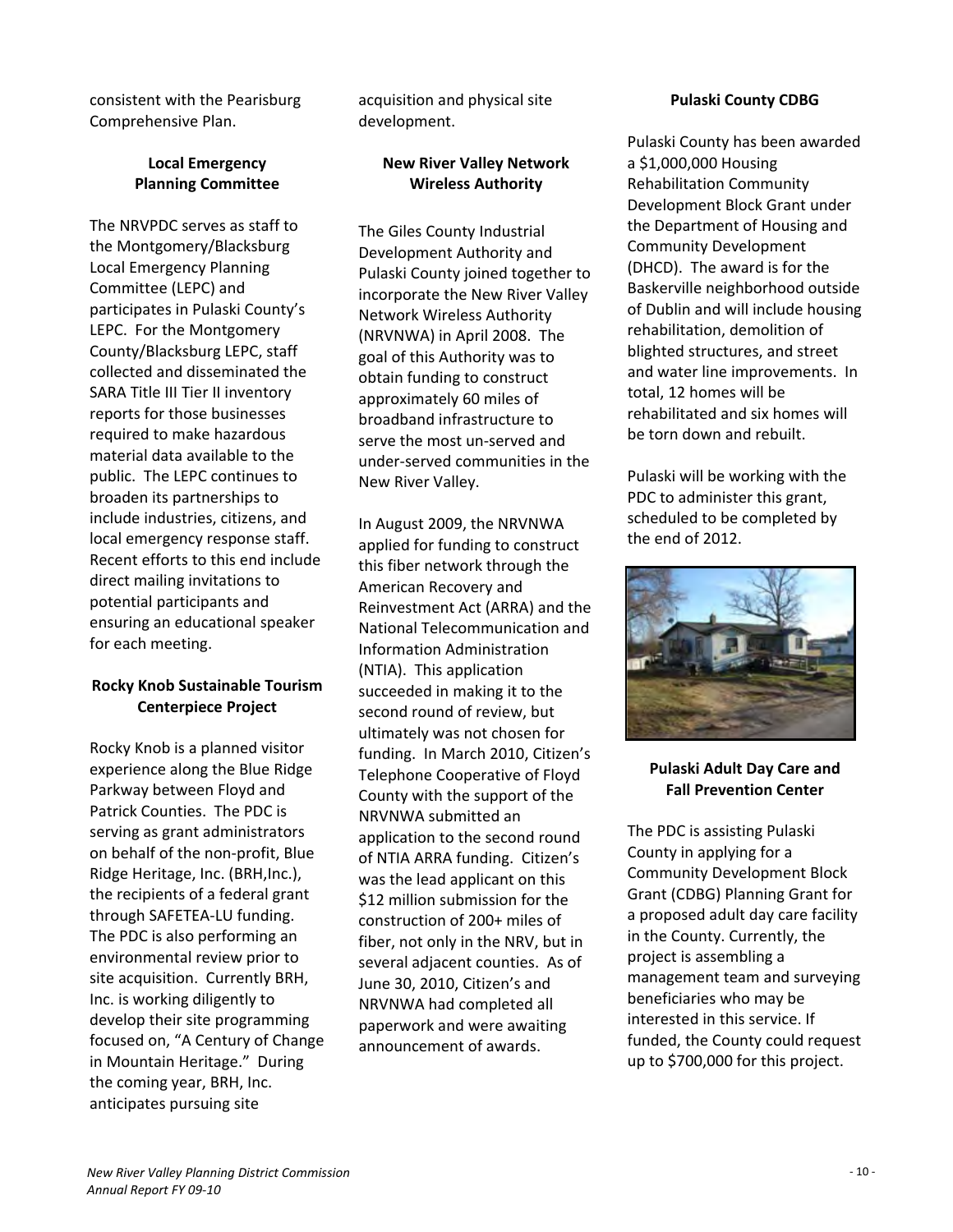#### **Pulaski County Water/Sewer Improvements**

The Pulaski County Public Service Authority (PSA) is expanding water and sewer service in the eastern part of the county to serve residents and the New River Valley Commerce Park. The \$6.4 million project is funded in part by a \$3 million grant from the U.S. Economic Development Administration. The project will increase the water and sewer capacity of the New River Valley Commerce Park to 1 million gallons per day (MGD) and allow for an additional 1 MGD in the eastern part of Pulaski County. The NRVPDC provided grant administration assistance, easement acquisition, and environmental clearance for the Pulaski County PSA and will continue to provide assistance for the coming year.

The project will provide a two‐ million gallon per day water source from the City of Radford to serve both the Commerce Park and the eastern portion of Pulaski County. In addition, on‐ site improvements will be made to the New River Valley Commerce Park including water and sewer lines, a water storage tank, and a sewer force main. The environmental review process for this project has been uniquely challenging and was completed within this fiscal year. Coordination and/or approvals were required with nearly a dozen federal, state, and local agencies for issues including the Farmland Preservation Act, endangered species, and historic sites. NRVPDC staff worked with

state and federal agencies for review and approval of the project, coordinating with consultants for specific assessments on further identifying potential impacts and mitigation measures. Because staff are also assisting the PSA with a loan application to Rural Development, environmental clearance also included preparing a full Environmental Report that was approved by Rural Development.

The project team has spent the past year working through the design and review phase of the project. The consulting engineers have prepared plans and specifications for six parts of the project: upgrades for pumping at the Commerce Park and at the City of Radford water treatment plant; a 24‐inch water line that will cross the New River; a 12‐ inch water main; a force main for the sewer; a new 1 MGD water storage tank; and water and sewer service lines at the Commerce Park. All plans have been approved by the regulatory agencies.

All easements and property have been acquired for the project and the title opinion completed. This, with EDA's approval of plans and specifications for the first contract, was the final hurdle for advertising for contractors to begin bidding on the project. As of June 30, advertisement was scheduled to happen in the first week of the next fiscal year. The project is scheduled to run until September 2012. Construction will begin by September 18, 2010, with five

more contracts to be advertised for bids in the coming fiscal year.

#### **Water Supply Plan**

In FY '10, final comments were received from the Virginia Department of Environmental Quality on the New River Valley Water Supply Plan. This plan is being written in accordance with the requirements of the Local and Regional Water Supply Planning Regulation (9 VAC 25‐ 780). The study area covers the New River Valley Planning District, except for the Towns of Blacksburg and Christiansburg in Montgomery County. The localities participating in this planning process include the Counties of Floyd, Giles, Montgomery, and Pulaski, the City of Radford, and the Towns of Dublin, Floyd, Glen Lyn, Narrows, Pearisburg, Pembroke, and Pulaski. The plan includes sections on water source and use information, existing resources information, projected water demand into the future, water demand management, drought response and system needs and alternatives.

All DEQ comments and concerns with the previous draft are being addressed in the final drafting stage. In FY '11, the NRVPDC will work with the participating localities to review and adopt the plan. A revised version of the plan is currently available on the NRVPDC website at: http://www.nrvpdc.org/ watersupply.html. Plan adoption is anticipated by the end of calendar year 2010.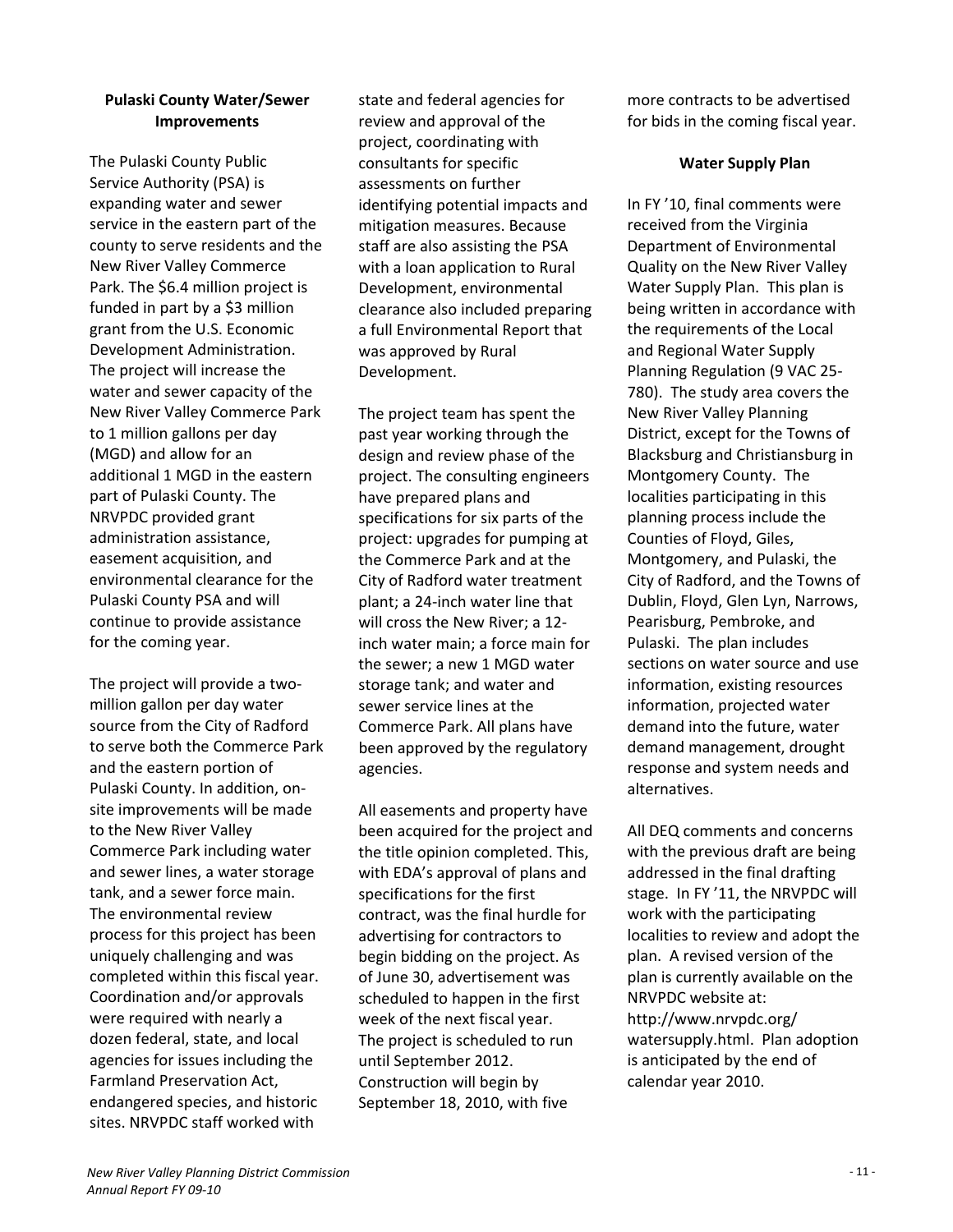#### **NRV Regional All Hazards Mitigation Plan**

A Hazard Mitigation Plan is required by the Federal Emergency Management Agency (FEMA) for localities that wish to apply for federal funds to mitigate the impacts of natural hazards on their communities. The original NRV All Hazards Mitigation Plan was developed in 2004 and approved by FEMA in 2005. Mitigation is defined as sustained actions taken to reduce or eliminate long‐term risk from hazards and their effects. For example, some communities have used mitigation funds to acquire flood‐prone properties and turn them into community green spaces and parks.

The Hazard Mitigation Plan is developed to identify the hazards specific to our communities and analyze the risks associated with those hazards. Once the hazards have been identified and the risks assessed, communities develop strategies to mitigate the risks and identify specific projects to pursue.

FEMA requires an update of the plan every five years, so in 2009 the NRVPDC received funding to collaborate with Radford University to complete this update. For the past year, a steering committee has been meeting to discuss the plan and regional hazards. Since the beginning of 2010, working groups have been meeting for in‐depth discussions of individual hazards and to brainstorm mitigation

strategies specific to each hazard.

The steering committee held a kick‐off meeting on June 30, 2009 and continued to hold monthly meetings for the remainder of 2009. The group has been providing assistance and direction to project staff in collecting data and developing mitigation plan goals. Committee members have also been providing review and input for the beginning chapters of the draft plan. The committee is composed of representatives from NRV localities, regional emergency response organizations, public works authorities, and state and federal agencies.

Working group meetings were conducted monthly throughout the rest of the fiscal year. The groups were organized around







After Mitigation

the following hazards: drought, geologic hazards (landslides, rockfall, karst, and earthquakes), severe weather, flooding, wildfire, and human‐caused. They have been meeting through the end of the year to review the data prepared by project team member Radford University's geography department and to develop mitigation strategies.

NRVPDC staff is working to inventory critical facilities in the region (including VDOT identified structures), housing stock (specifically for low‐to‐moderate income families) and hazardous materials locations; working with the regional Disabilities Services Board; and working to create a web-based GIS system to display visual data to the public. This new and additional information will provide unique and valuable insights for this planning process.

As part of the update, new mapping has been created by Radford University. Some of this mapping is unique to the NRV and sets it apart from other regions in the state with its higher level of analysis and the new information for our communities.

Information about the project is available at www.nrvpdc.org/ HazardMitigation/ HazardMitigationPlanning.html as an additional means to inform the public and solicit comments on the plan.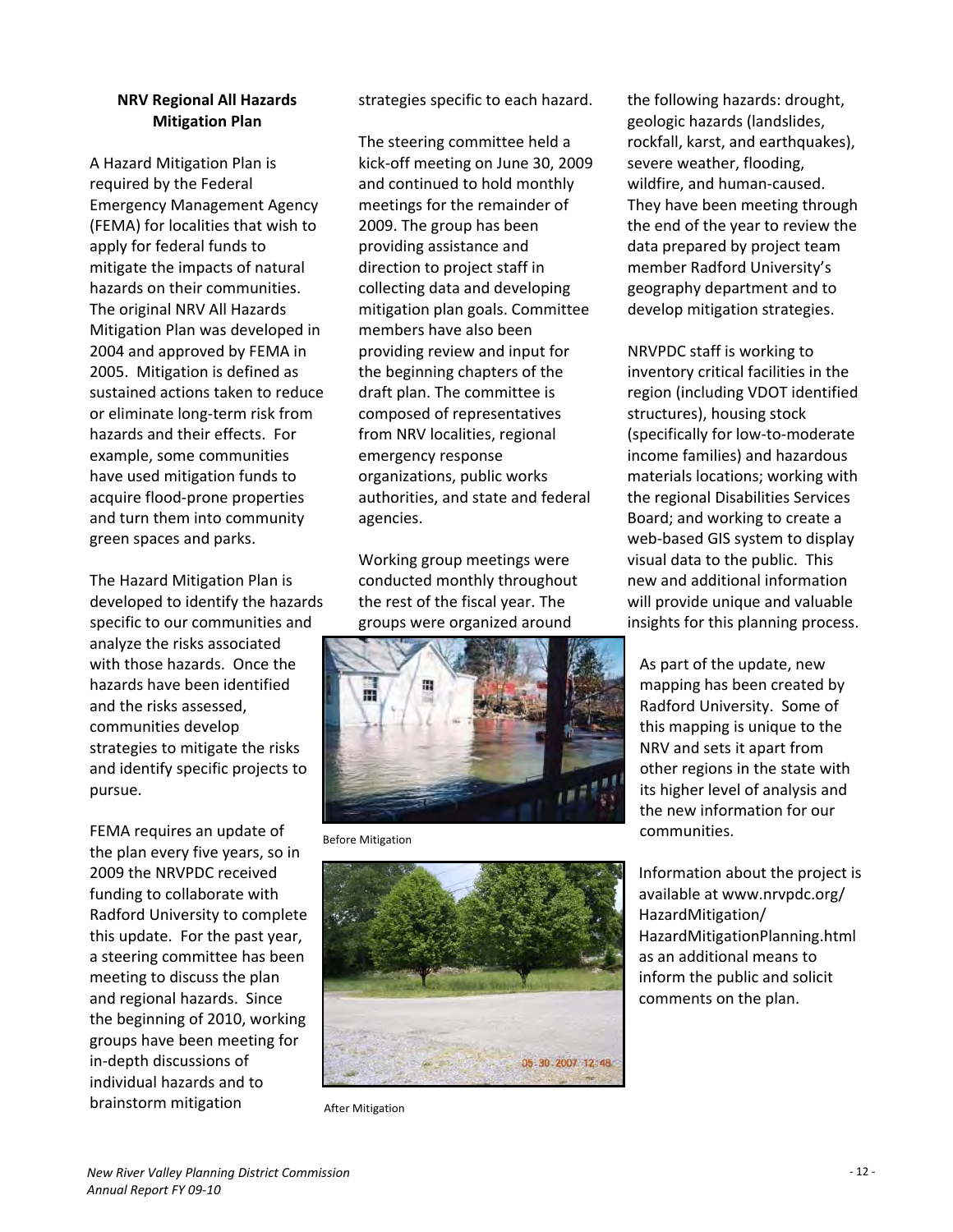#### **Mobility Management**

The PDC has been gathering extensive data on each existing transit provider in the New River Valley and using this information to create a working resource manual. This manual, once in final draft, will provide a comprehensive overview of all the region's transit options.

Data has been collected through in‐person visits and follow‐up conversations with each transportation provider in the region.

In the future, a full‐time Mobility Manager will be hired to help implement the project through direct customer support, region‐ wide outreach, and related transportation education across the region. The manual will also be translated to an online interactive website, allowing the public to access this information as well.

Ultimately, the goal of the project is to serve the transit‐ seeking public who may otherwise go unserved when unable to find the best provider to meet their needs.

This grant has been provided by the Department of Rail and Public Transportation under its New Freedom program.



**RIDE Solutions'** presence in the NRV began with just 56 NRV participants and now has 487 New River Valley commuters participating as of June 2010. The focus of the New River Valley program has been to increase membership through workplace partnerships. Workplace partners added this year include Draper Aden and Associates, Baker Hughes, and Warm Hearth Village.

Virginia Tech continues to be a strong partner for RIDE Solutions. This year we provided financial support for Tech's Commuter Alternatives Program and secured expanded communications to employees and unique publicity for RIDE Solutions.

Staff also engaged in promotional activities in the New River Valley

community at large to bring attention to RIDE Solutions and educate and assist residents and commuters in their transportation choices by exhibiting and presenting at events in the region, such as the following:

- **•** Sustainability Week Transportation Fair
- Christiansburg High School Energy and Environmental Expo
- Montgomery County Economic Development Commission
- Radford University Appalachian Awareness Day

Staff have also been building recognition of RIDE Solutions through press releases, publications and presentations. A new, regional organization called go green NRV offering local businesses an avenue to "green" their business practices kicked off in September 2009 and RIDE Solutions staff has been involved in the group to help further their success and promote sustainable transportation and the resources RIDE Solutions can offer to participating businesses. New activities with the NRV RIDE Solutions program this year include producing several events with local partners:

• Blacksburg Fix Fest and Bike Swap (with New River Bicycling Association, Sustainable Blacksburg and the Town of Blacksburg)

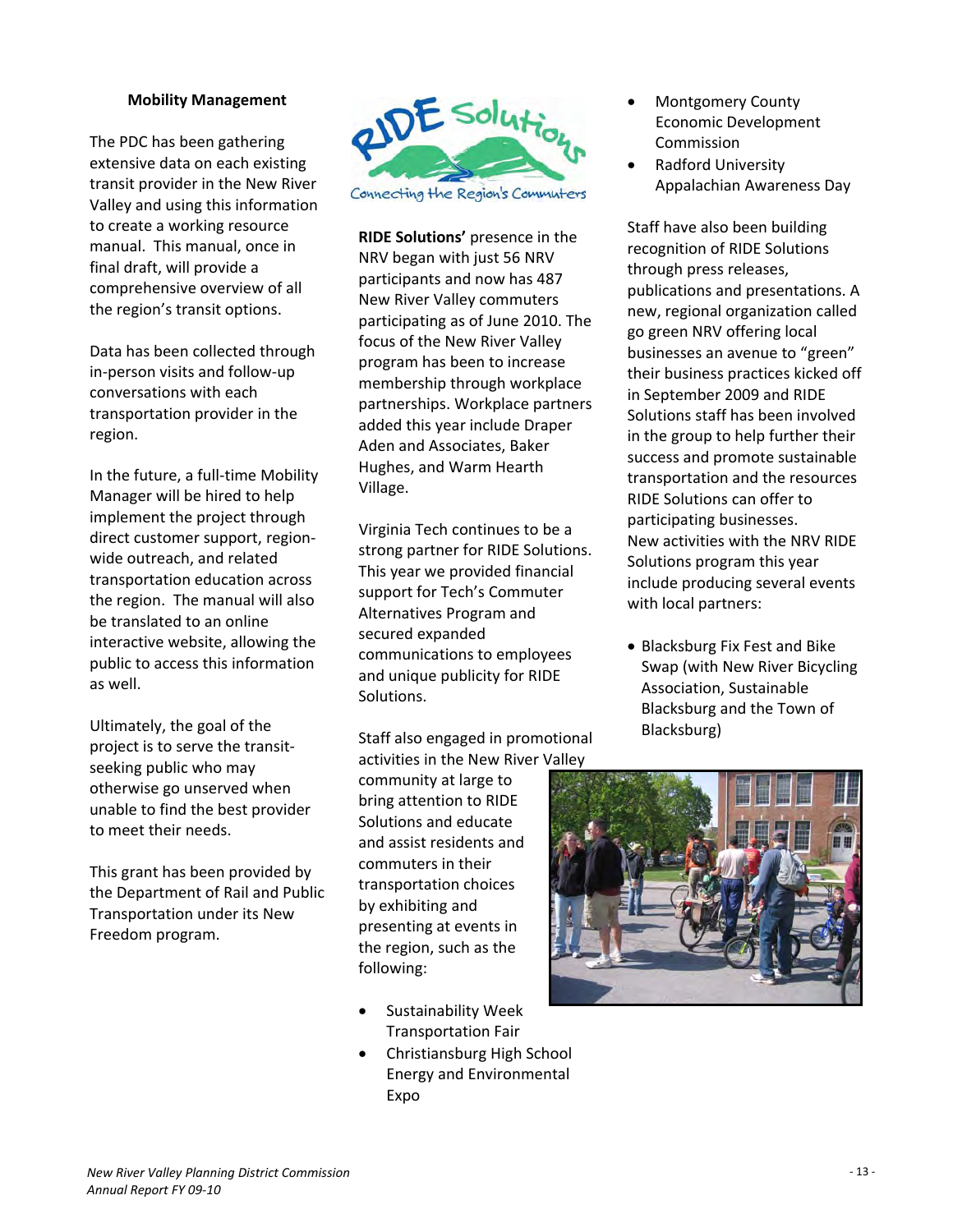• Blacksburg Clean Commute Friday (also with New River Bicycling Association, Sustainable Blacksburg and the Town of Blacksburg)

sustainable ("green") transportation.

RIDE Solutions continued to provide assistance to existing



Working with local businesses, RIDE Solutions is looking to make the most impact with limited funds. RIDE Solutions' NRV staff is helping local businesses plan and implement promotional campaigns, educational outreach and rideshare matching for their employees. These efforts are reducing commuters' costs, helping businesses retain employees who might look for work closer to home without alternative transportation options, and improving regional air quality by reducing the number of vehicle miles traveled. Relationships and partnerships have been developed with other organizations and businesses in the region to encourage use of more efficient and sustainable transportation. Given the ease of parking and lack of commute congestion, it isn't surprising that just three of 20 businesses contacted during the year signed up for the program. These businesses joined the program to take advantage of the resources available to them with regard to

Workplace Partners through workplace promotions to boost carpool participation, employee surveys, technology solutions, and event exhibits.

The regional TDM (transportation demand management) Plan was completed by DRPT

consultants with input from NRVPDC staff. The goals and objectives identified through the planning process will be used in the coming years to generate ideas for RIDE Solutions' work program.

#### **SAFETEA‐LU (T‐21) Grant Administration**

Area governments continue to make extensive use of SAFETEA‐ LU grant funds to improve streetscaping and traffic flow for both vehicles and pedestrians. This year the PDC assisted (among others) Pulaski County in managing the grant for their Newbern Historical Museum project; the Town of Glen Lyn for upgrading pedestrian access to the Town park and the New River; and the Town of Rich Creek for upgrading both pedestrian and vehicular flow in the downtown area and the County of Giles for sidewalk improvements in Pearisburg. The PDC also assisted local governments in addressing Davis‐ Bacon requirements for federally funded projects in the region.

#### **New River Valley Bikeway‐Walkway‐Blueway Plan**

The Commission initiated the 2010 Bikeway‐Walkway‐Blueway Plan in an effort to update the last plan that was completed in 2000. Once complete, the plan will collectively reflect the New River Valley's existing alternative transportation infrastructure and provide insight to future projects. The plan is very dynamic and tailored to reflect specific local needs while enhancing the unique characteristics of the region.

To develop this plan, guidance was provided by the Bikeway‐ Walkway Committee to create policy recommendations and a regional vision. The Planning District Commission then visited each of the local town, county, and city government offices to share ideas. Through this process it was identified that each community in the New River Valley had different needs and interests based on community size, demographics, and cultural characteristics. These factors were considered when developing the plan so that each community could have achievable goals and objectives.

This past year the Commission has compiled over 10 years of data and planning for various bicycle, pedestrian, and waterway facilities. The plan breaks down the facility types into four categories: Multipurpose Paths, Shared Roadways, Mountain Biking/Hiking Trails, and Blueways. Multipurpose Paths are minimum 10 feet wide paved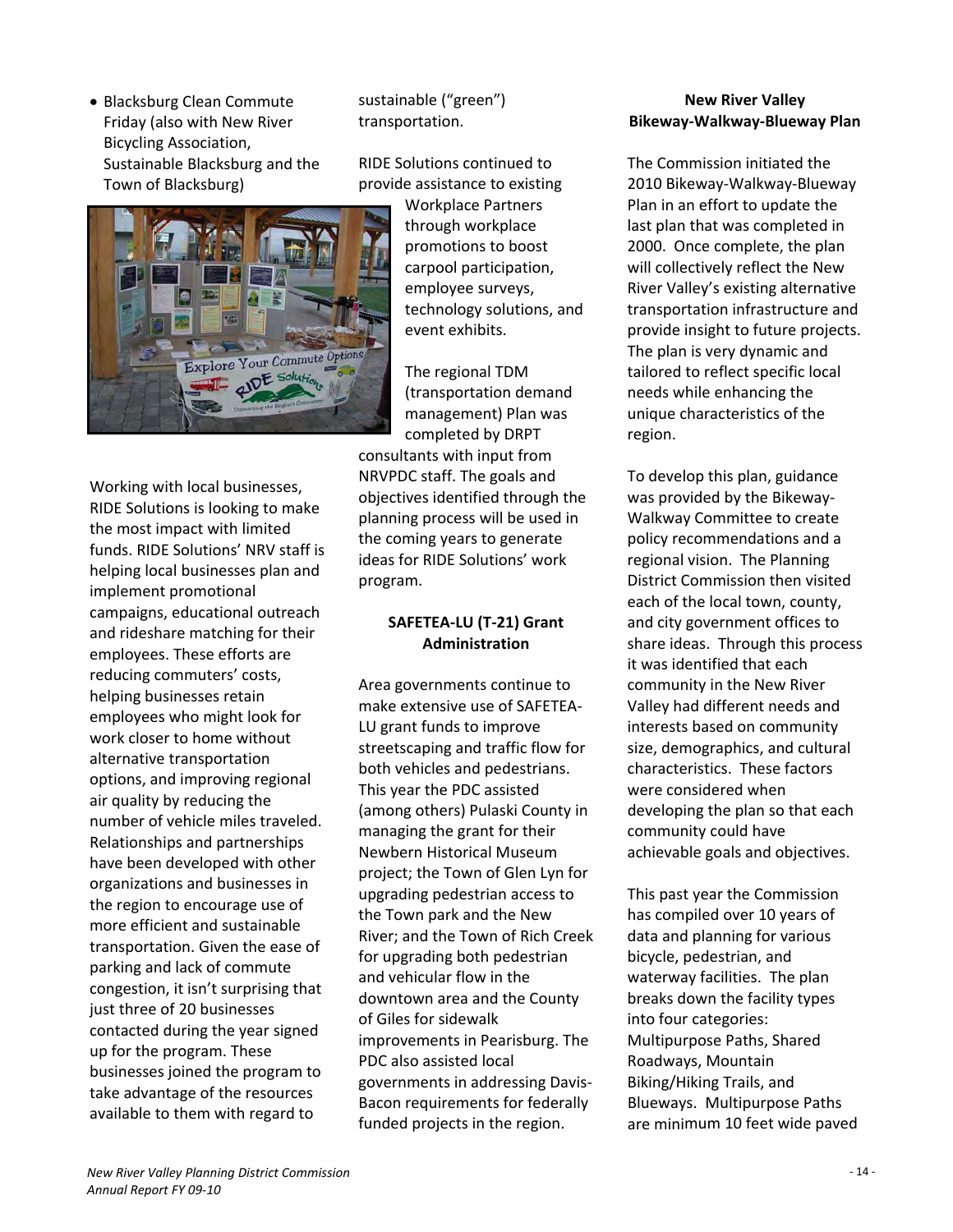or compact aggregate surface trails such as the region's New River Trail, Huckleberry Trail, and Radford Riverway. Shared Roadways include designated bicycle lanes, paved shoulders, or widened roadway lanes that are appropriately marked such as Bike Route 76 and various other sections of roadway throughout the region. Mountain Biking and Hiking Trails are off‐ road facilities that have ranging degrees of difficulty. Primarily these facilities are for recreational purposes and are demonstrated in the Pandapas Pond and Radford Mountain biking trail networks. A blueway is another term for a water trail and the New River has been designated as such in the NRV.

Throughout this process, several assets in the region have been rediscovered and some are being mapped for the first time. Tables are being developed that will correspond with the mapping and will identify latitude and longitude coordinates for access points, ADA accessibility locations, degree of difficulty, and other unique site characteristics.

This plan is scheduled to be completed in the fall of 2010 and is being built upon existing planning efforts. The overall goal of the plan is to provide a resource for planners and the public that will provide information on existing assets



and guide funding opportunities for future improvements.

#### **TRANSPORTATION**

Funding support from the Virginia Department of Transportation (VDOT) enables the NRVPDC to facilitate the rural planning partnership by providing staff support to the Transportation Advisory Committee (TAC) which meets bi‐ monthly throughout the year. The TAC includes representatives of local governments, regional bodies, and state institutions in the New River Valley, as well as representatives of VDOT.

The TAC advises the NRVPDC on transportation matters and serves as a forum for discussion of regional transportation issues. The TAC is responsible for drafting a rural transportation planning scope of work each year for recommendation to the NRVPDC. The TAC also annually drafts comments for the Six‐Year Improvement Plan for consideration by the Commonwealth Transportation Board. The TAC provides guidance and input to PDC staff responsible for carrying out project activities identified in the rural transportation planning work program.

This year the PDC worked with VDOT's consultant on the final phase of the Statewide Rural Long‐Range Plan.

Four phases of the planning process were originally developed by VDOT:

- Phase I Goals and Data Collection
- Phase II Analysis and Problem Identification
- Phase III ‐ Public Outreach and Recommendation Development
- Phase IV Public Endorsement and Regional Adoption.

Originally it was estimated for each phase to take approximately one year to complete. This Plan is targeted to be completed within the 2010 calendar year.

#### **Statewide Transportation Plans**

The Commission provided assistance to VDOT and associated consultants for VTrans 2035 and the 2035 Surface Transportation Plan. Through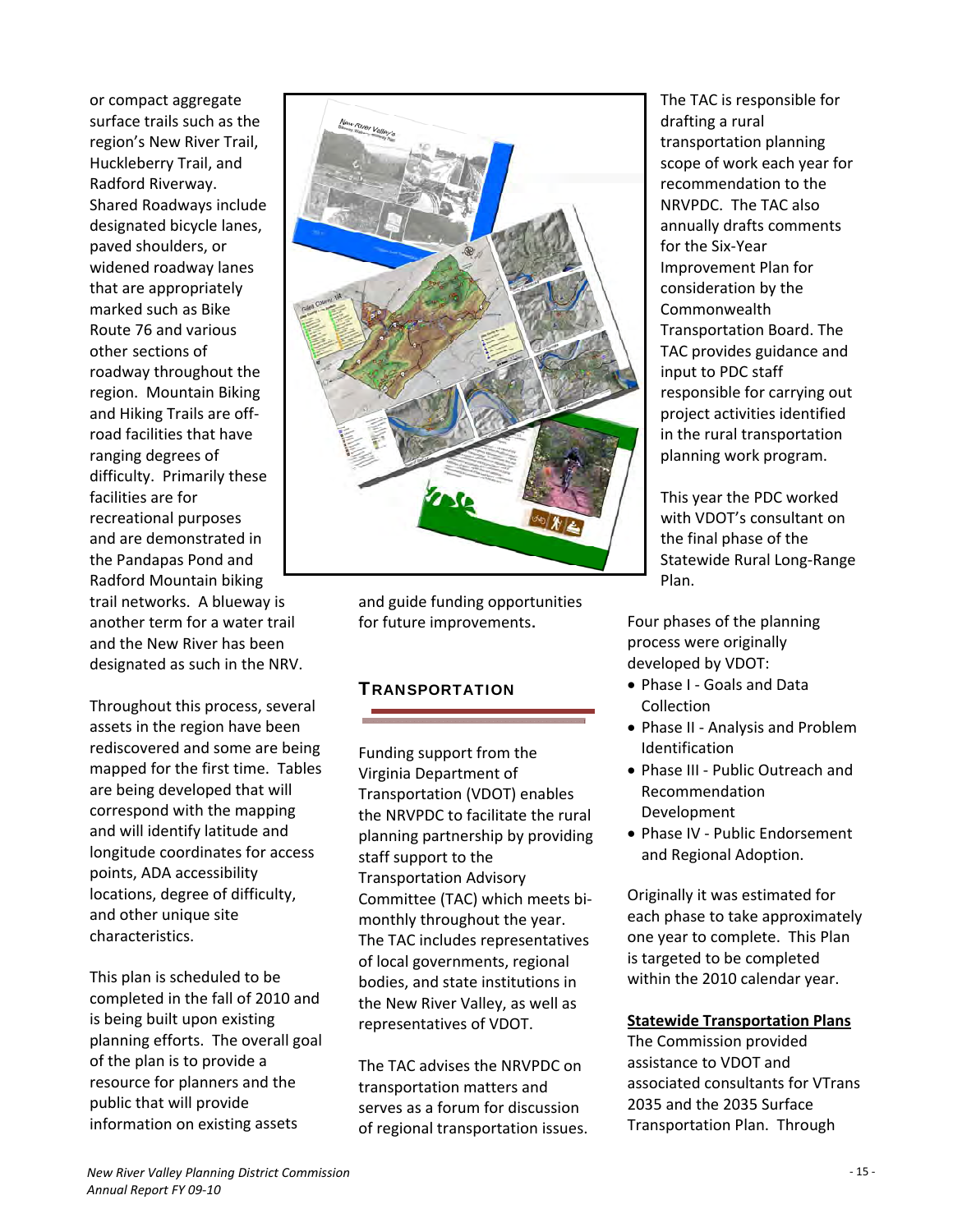participation in statewide forums of regional planners and public meetings; PDC staff provided direct input on behalf of the region. VTrans 2035 examined multimodal investment strategies and current challenges in the Commonwealth. This year the plan identified statewide corridors of significance that were to be developed multimodally along particular alignments that are already established in Virginia. These corridors were recommended in the plan to be prioritized for future transportation investments. The 2035 Statewide Surface Transportation Plan recommended specific modal improvement areas to alleviate infrastructure and mobility deficiencies that were identified. This plan also designated official locations for park and ride areas, specified transit service areas and identified communities that could implement services.

The Commission also assisted DRPT and associated consultants on the Radford Transit Study. The plan evaluated potential fixed route services and administrative structuring for maintaining the system. The City of Radford was awarded FY 11 funds to implement a new system based on the findings of the report. The PDC prepared the draft Memorandum of Understanding (MOU) and the Request for Proposals (RFP) for the service operator.

#### **Grant Writing**

The Commission hosted the Commonwealth Transportation Board representative in October in order to provide local project

applicants of the Transportation Enhancement Program to share their project approaches. This

single ‐day event provides applicants the opportunity to present their ideas and receive preliminary feedback to strengthen their applications.



Town of Pearisburg

This past year the New River Valley provided grant writing assistance to the Towns of

Pearisburg, Glen Lyn, Rich Creek, and Floyd. The PDC continues to partner with local communities to provide various levels of assistance for



Town of Floyd

grant writing, administration, and technical assistance.

#### **National Level Transportation Planning Awards**

The Central Pulaski Transportation and Land Use Master Plan was selected by the National Association of Development Organizations (NADO) Research Foundation to receive a 2010 Excellence in Regional Transportation Award. Winning projects are announced nationally in the NADO News, Rural Transportation Newsletter (www.RuralTransportation.org).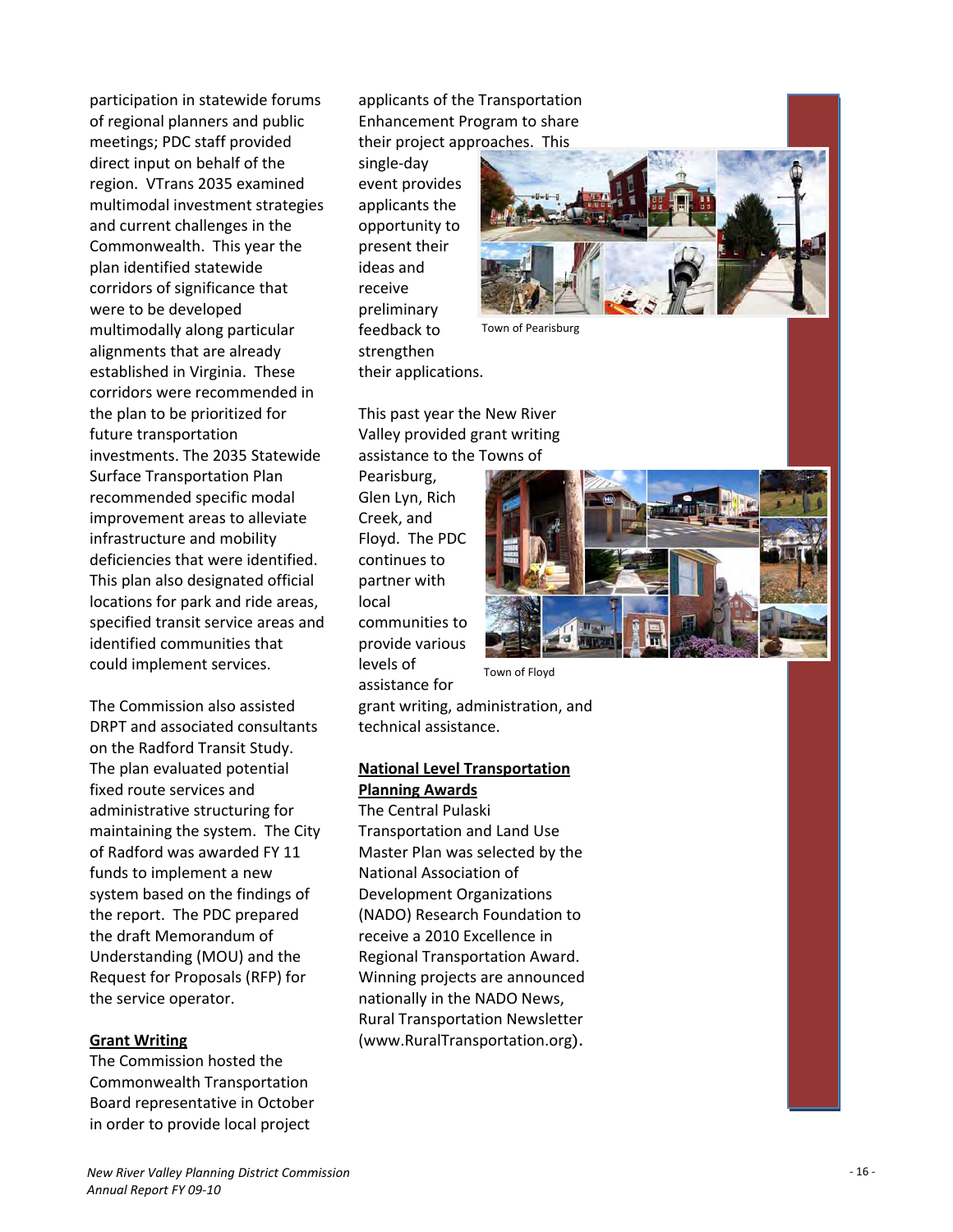## **ADMINISTRATIVE OPERATIONS**

#### **FY 2009 ‐ 10 Commissioners**

**Floyd County** Fred Gerald Evelyn Janney

**Giles County** Richard McCoy Leon Light

**Montgomery County** Mike Harvey Annette Perkins Jim Politis

> **Pulaski County** Joe Sheffey Shawn Utt

**Radford City** Tom Starnes, Chair Helen Harvey

**Town of Blacksburg** Don Langrehr Holly Lesko

**Town of Christiansburg** Scott Weaver, Treasurer Henry Showalter

> **Town of Floyd** Mike Patton

**Town of Narrows** Tom Garrett

**Town of Pearisburg** Rebecca Moses, Vice Chair **Town of Pulaski** Larry Clevinger Joe Weddle

**Town of Rich Creek** Darlene French

**Radford University** Norleen Pomerantz

> **Virginia Tech** David Dent Kevin Sullivan

#### **FY 2009 ‐ 10 Staff**



**Full Time**

**Kevin Byrd, AICP** Executive Director

**Shirl Quesenberry** Director of Finance and Personnel

**Jan Gilbertson** Information Systems Manager

> **Janet McNew** Program Administrator

> > **Jennifer Wilsie** Regional Planner

> > **Regina Elsner** Regional Planner

**Jack Whitmore** Regional Planner

**Christy Straight** Regional Planner

**Elijah Sharp** Regional Planner

**Phil Gilbertson** Cartographer

**Part Time**

**Dave Ratcliff** Regional Planner

**Ken Hall** Regional Planner

**Yolanda Hunter** Incubator Manager

#### **WIB**



Workforce Investment Board

**Ronnie Martin** Executive Director

**Marty Holliday** Program Planner

**Angela Alley** Systems Administrator

**Mary Gilmer** Compliance Review Officer

> **Rhonda Womble** Program Specialist II

**Della Meadows** Administrative Assistant